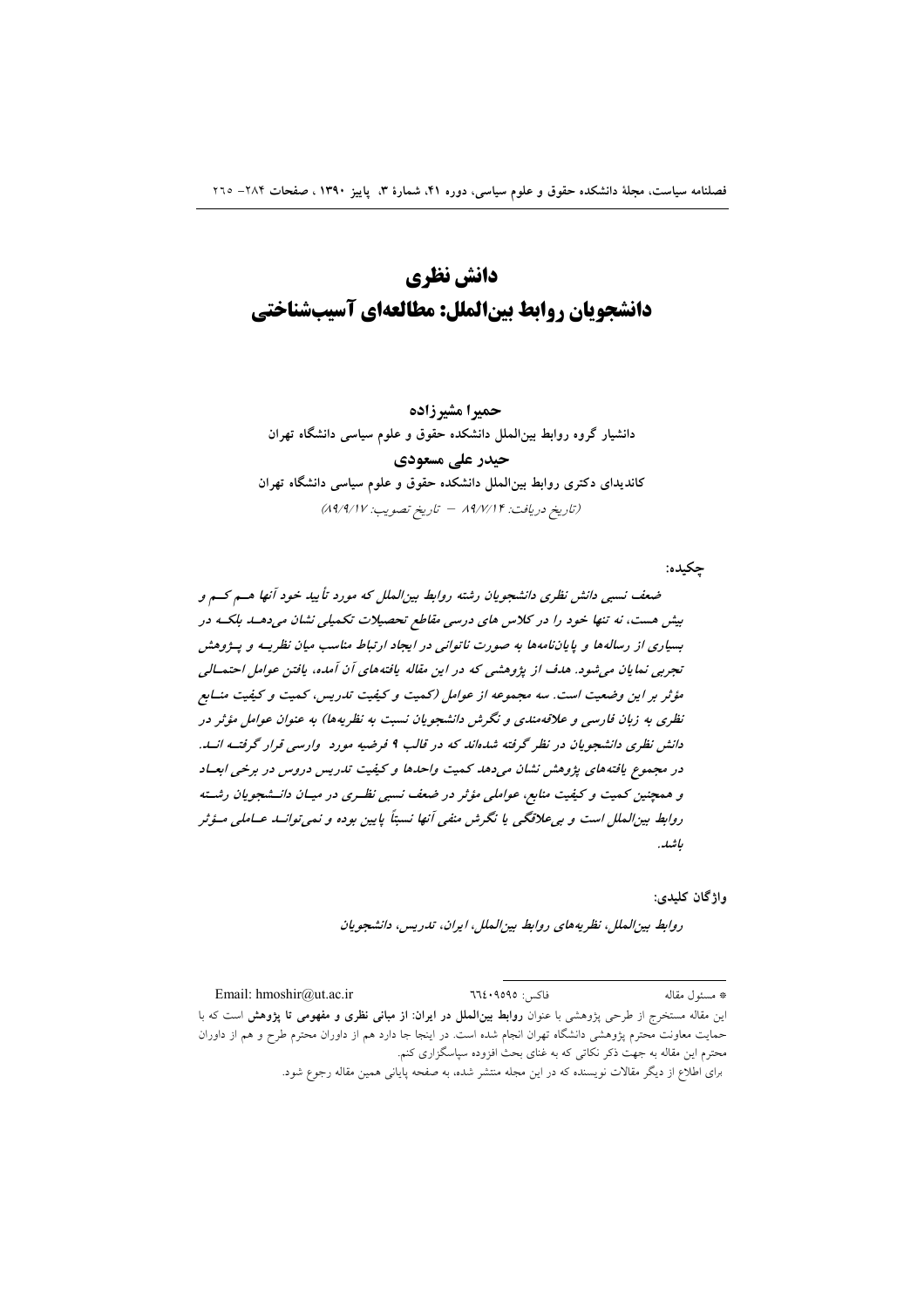#### مقدمه

یکی از مشکلاتی که بسیاری از دانشجویان رشته روابط بـین|لملـل بـه ویـژه در دورههـای کارشناسی ارشد و نیز حداقل در آغاز دوره دکتری به آن اذعان دارند؛ دانش نسبتاً پایین آنها در حوزه نظریههای روابط بین|لملل است (بنگرید به بحث «برداشت دانشجویان از دانش نظری خود» در ادامـه ایـن مقاله). بسیاری از اساتید این رشته نیز از سطح پایین دانش نظری دانشجویان سخن مـی گوینــد. ٰ این در حالی است که پژوهش جدی معمولاً بدون پشتوانه نظـری یــا بــدون هــدف مــساهمت نظري (كه لازمه أن نيز دانش نظري لازم است) امكان پذير نيست. نظريههاي روابط بـينالملــل به عنوان نگاههای تحلیلی، تفسیری و تبیینی به آنچه ما پدیدههای بین(لمللی مـی شناسـیم قـوام میبخشند و مشخص میکنند که چه چیزی را ببینـیم، چــه چیــزی را مهــم تلقــی کنـیم و چــه رابطهای میان اموری که میبینیم برقرار کنیم. نظریه نقشی مهم در پیشرفت علـم و جهـت دادن به پژوهش دارد. در نتیجه در برنامههای آموزش هر رشـتهای، بخـشی از دروس جنبــه نظـری دارند و بخشی وسیع از منابع نیر تألیفات نظری محسوب میشــوند. امــا مهــم ایــن اســت کــه دانشجویان و دانش پژوهان در رشته خود چنان به مباحث نظری تسلط داشته باشند کـه بتواننـد به درستی از آنها در تحقیقات خود استفاده کنند و نیز حداقل بخشی از آنها توانایی لازم بـرای نظریهپردازی را به دست آورند. هم تجربه شخصی از صحبت بـا دانـشجویان و هــم بررســی مقالات و نیز پایان(نامههای رشته روابط بین|لملل نشان می دهـد کـه در پــژوهش هـای روابـط بینالملل در ایران مشکلاتی در بُعد نظری وجود دارد (بنگرید به: مشیرزاده ۱۳۸۹). با وجودی کـه در مورد أموزش و پژوهش در روابط بین|لملل در ایران أثار معدود وجود دارد (به عنوان نمونه، بنگریـد به: ازغندي ١٣٧٨؛ مصفا ١٣٨٥؛ سـليمي ١٣٨٧؛ Mesbahi 2009; Moshirzadeh 2009; Sariologhalam 2009) که در آنها به مشکلات این رشته در ایران پرداخته شده، اما این بُعد از مشکل و تبیین آن کمتـر مورد توجه قرار گرفته است.

در این پژوهش سئوال اصلی که مورد وارسی قرار میگیرد این است که چرا سـطح دانـش نظری دانشجویان رشته روابط بینالملل در ایران در حـدی مطلـوب نیـست؟ منظـور از دانـش نظری مطلوب داشتن سطح معلومات و توانایی های تحلیلی متلازم با آن به تناسب هـر مقطـع تحصیلی است. در پاسخ به این سئوال عواملی چون تساهل اساتید در دادن نمره، ٔ عدم استفاده از روشهای آموزشی مناسب، عدم اتکا به روش های جدید آموزش با هدف بالا بـردن تـوان یادگیری و مانند اینها را می توان مطرح کرد که چون جنبه عام و فراتر از دروس خاص نظری

۱. نگار نده این نکته را مکررٌ در صحبتهای خود با بسیاری از دانشجویان و نیز مدرسان دروس نطری روابط بینالملل شنیده

۲. این نکتهای است که یکی از داوران محترم مجله به آن اشاره کردند که جا دارد از ایشان تشکر کنم.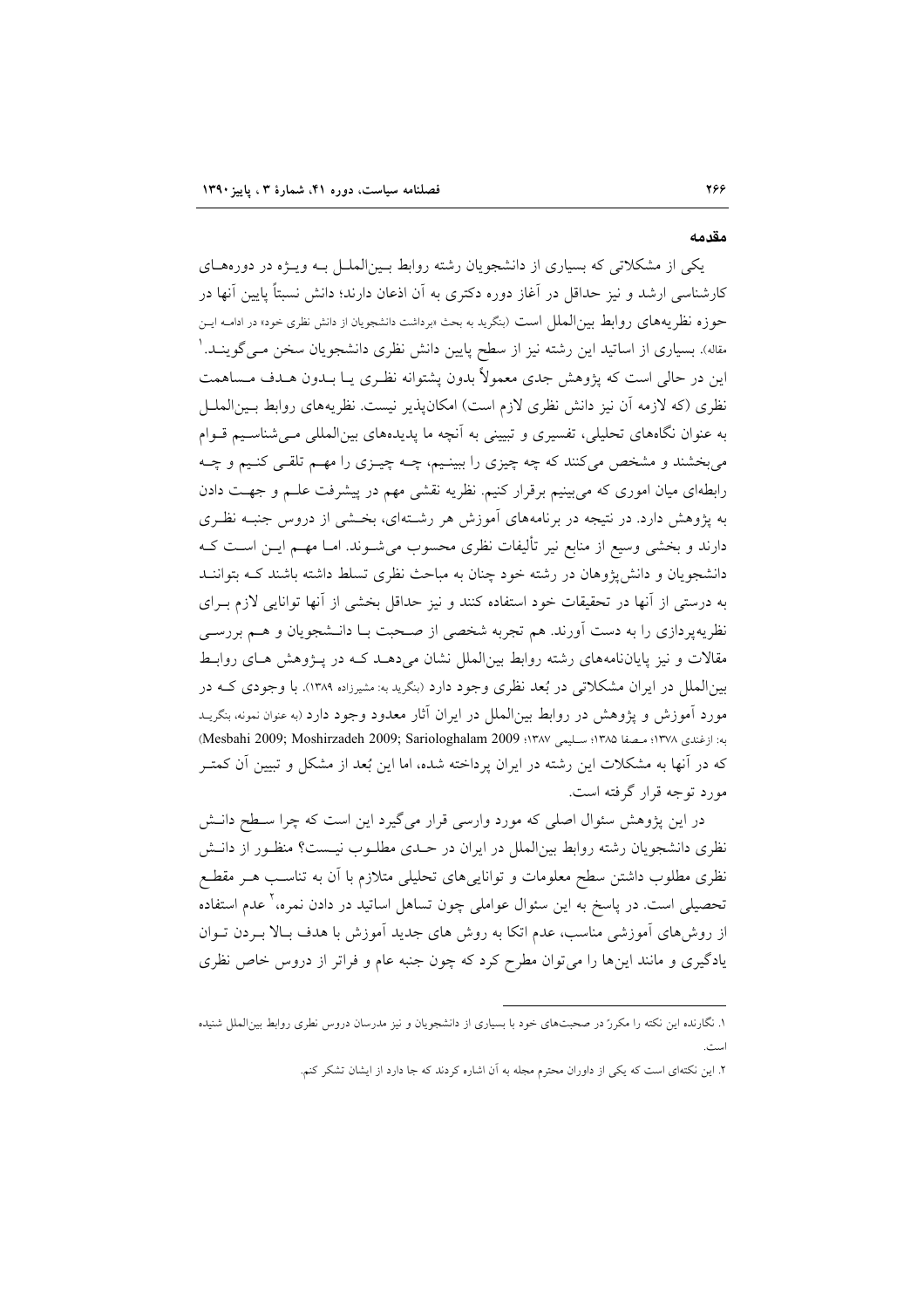دارند، به آنها پرداخته نمیشود (ولی بیتردید در آسیبشناسـی کلـی آمـوزش در کـشور بایــد مورد توجه جدی قرار گیرند). در اینجا برای تعیین عوامل مؤثر در سطح پـایین دانـش نظـری دانشجویان سه گروه فرضیه مورد بررسی قرار گرفتند تا مشخص شود آیا ریشه مشکل را بایــد در ت*ندریس جستجو کر*د یا در *منابع و یا در بی علاقگی* دانشجویان و مجموعاً نه فرضیه مــورد وارسے قرار گرفتند که عبارتند از:

## الف. كميت و كيفيت تدريس

۱. کم بودن تعداد واحدهای دروس نظری در رشته روابط بین الملل عامل مؤثر در پایین بودن سطح دانش نظری رشته روابط بینالملل در ایران است.

٢. كيفيت تدريس دروس نظري در رشته روابط بين الملـل عامـل مـؤثر در پـايين بـودن سطح دانش نظری رشته روابط بینالملل در ایران است.

۳. \_ پایین بودن دانش نظری اساتید عامل مؤثر در پایین بودن سـطح دانـش نظـری رشـته روابط بين الملل در ايران است.

۴. وجود جانبداری نظری در میـان اســاتید و در نتیجـه عــدم اســتفاده از مبــانی نظـری مناسب عامل مؤثر در پایین بودن سطح دانش نظری رشته روابط بین|لملل در ایران است.

۵. محدم آموزش ارتباط میان مباحث نظری و تجربی /پژوهشی عامل مؤثر در پایین بودن سطح دانش نظری رشته روابط بینالملل در ایران است.

## ب. کمیت و کیفیت منابع

۶. کمیت و کیفیت پایین منابع نظری عامل مؤثر در پایین بودن سطح دانش نظری رشــته روابط بين الملل در ايران است.

## ب. علاقه و نگرش دانشجویان

٧. بىءلاقگى دانشجويان به مباحث نظرى عامل مؤثر در پايين بودن سطح دانش نظـرى رشته روابط بین|لملل در ایران است.

۸ کم بودن میزان مطالعه دانشجویان عامل مؤثر در پایین بودن سطح دانش نظری رشـته روابط بینالملل در ایران است.

۹. نگرش منفی نسبت به اهمیت و نقش نظریهها در کل و در پـژوهش عامـل مـؤثر در پایین بودن سطح دانش نظری رشته روابط بین|لملل در ایران است.

روش تحقیــق مــورد اســتفاده پیمایــشی و روش گــردآوری داده در ایــن زمینــه اســتفاده از پرسشنامه است. در چارچوب پرسشنامه عــلاوه بــر گــرداّوری اطلاعــات نگــرش ســنجی هــم صورت گرفته است. نمونه دانشجویان از دانشگاههای تهـران (تهـران، شــهید بهــشتی و علامــه طباطبایی) بودهاند با این فرض که سطح بالاتر اَموزش در اَنها وجود دارد و نیز اینکه در مقطع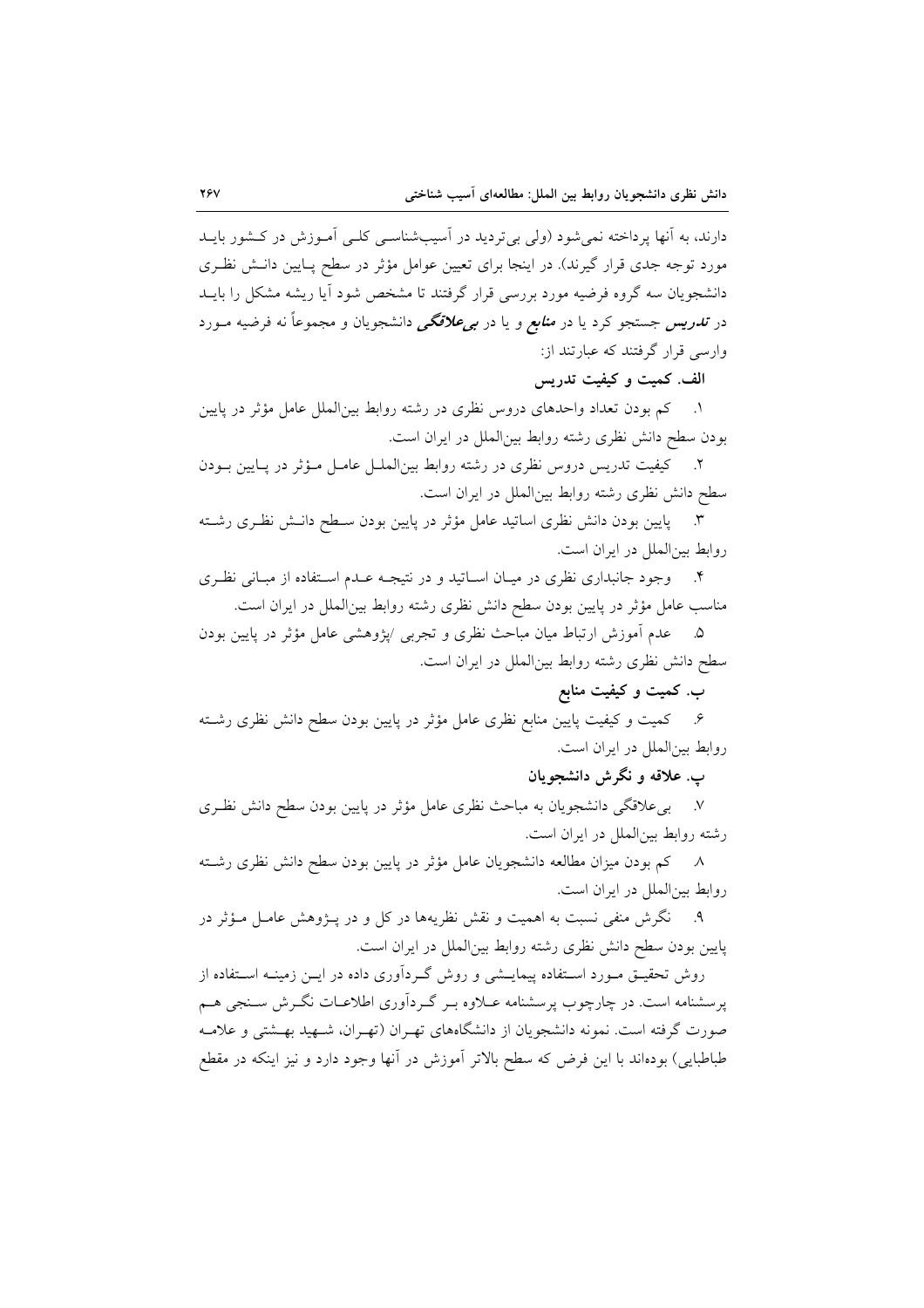کارشناسی ارشد بهترین دانشجویان مقطع کارشناسی دانـشگاه هـای شهرسـتان هـا را در خـود جمع کردهاند و تنها دانشگاه های دولتی هستند که در رشته روابط بـینالملـل در دوره دکتـری دانشجو میپذیرند. مجموع دانشجویان کارشناسی (سال آخـر) در نمونــه کــه پرســشنامه را پــر کردهاند ۱۵۰ نفر، مجموع دانشجویان کارشناسـی ارشـد (نیمـسال دوم و سـوم) در نمونــه کــه یرسشنامه را بر کردهاند ۷۳ نفر و تعداد دانشجویان دوره دکترا در نمونـه کـه پرسـشنامه را پـر کردهاند ۲۰ نفر بوده است. برای همه اساتید شناسایی شـده در حـوزه تـدریس دروس نظـری یر سشنامه ارسال شد که تعداد ۱۲ نفر پر سشنامهها را پر کردند.

این مقاله پس از مروری اجمالی بر اهمیت نظریــه و نیــز دشــواری بحــث هــای نظــری و جایگاه دروس نظـری در رشــته روابـط بــین|لملــل در مقــاطع مختلـف، بــه بررســی برداشــت دانشجویان کارشناسی علوم سیاسی و کارشناسی ارشـد و دکتـری روابـط بـینالملـل از دانـش نظری خود در روابط بینالملل میپردازد و سپس نتایج تحقیق درباره فرضیههای مطـرح شـده در بالا را مورد بررسی قرار میدهد.

## نظریه روابط بینالملل و جایگاه آن در آموزش عالی

دروس نظری در همه رشتهها به دلیل انتزاعی بودن دشوارند. در رشتههای علوم اجتمـاعی نبود وفاق در مورد ماهیت نظریه و نقش آن در کار علمی و پژوهش ایــن دشــواری مــاهوی را با دشواری ناشی از تکثر دیدگاههای فرانظری همراه می کند. می توان در کل گفت که در وهله نخست در برداشت از نظریه، میان علم گرایان/طبیعتگرایان (naturalists) که قائـل بـه وحـدت علوم هستند و تفسیرگرایان و مخالفان طبیعتگرایی در مورد سرشت نظریه اختلاف نظر جدی وجود دارد و در وهله دوم در داخل هر یک از این دو گروه نیز میتوان تفـاوت هـایی را دیــد (بنگرید به: راین ١٣٧٢؛ لیتل ١٣٧٣؛ میلیکن ١٣٨٥ و نیز: Bailey 1982; Freidan and Lake 2005; Turner 1974; Sutton 1999. این به معنای تکثر نظری در علوم اجتماعی بـه طـور کلـی و روابـط بـینالملـل بهطور خاص است که یکی از عوامل پیچیدگی تدریس و یادگیری در زمینه نظریهها مےشود. به علاوه اختلاف نظرها در ميان نظريه يردازان فراتر از جنبه هستي شـناختي و معرفـتشـناختي محتوایی نیز هست. برداشت های متفاوت از تعریف، هدف، و چگونگی نظریه و نظریهپردازی همراه است با برداشت های متفاوت از سرشت نظام بین|لملل، کنشگران بین|لمللـی (از جملـه دولت)، قدرت، تعاملات بینالمللی، فرایندهای بینالمللی، و تبیین و تشریح آنها. در نگاه کلـی و بر اساس برداشت های متفاوت فرانظری و/یا محتوایی می توان حداقل هشت تـا ده رویکـرد نظری اصلی را در روابط بین|لملل نشان داد که هر یک از آنها میتوانند شامل نظریههای متعدد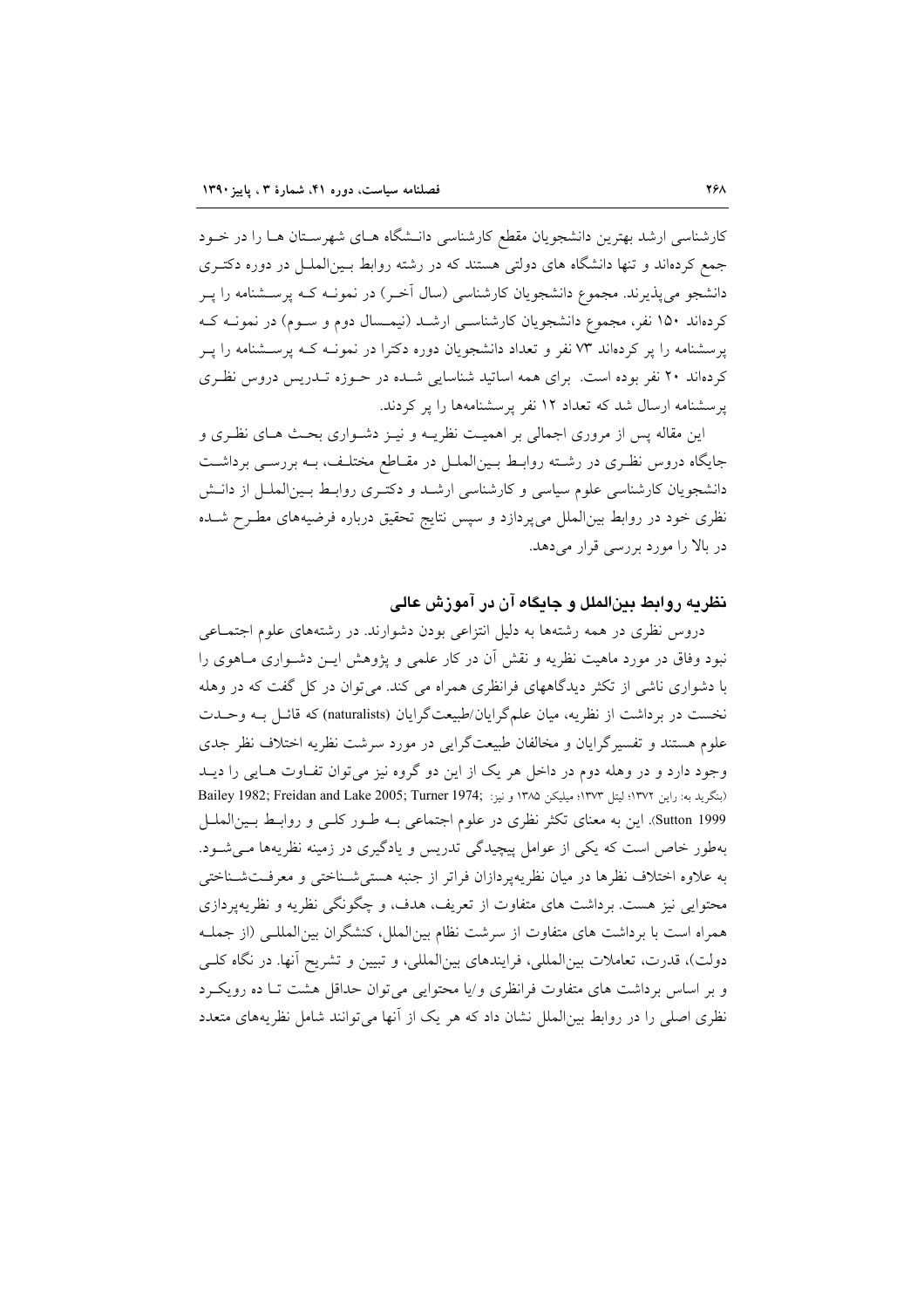کلان و میان برد یا نظریههای خاص در حوزههای خاص روابط بین الملل باشند (بنگرید به مشیرزاده  $(14)$ 

در هر مقطعی از تحصیلات دانشگاهی در رشته علوم سیاسی و روابط بـینالملـل بـه طـور خاص نیل به شناختی از این نظریهها و دیدگاههای متفـاوت ضـرورت دارد. نگــاهی بــه متــون ابتدایی در حوزه آشنایی با روابط بین الملل که برای دانشجویان کارشناسی تهیه می شوند نــشان میدهد که هدف انتقال مقدماتی در باب دانش نظـری از اهــداف اصـلی آنهاسـت و در اغلـب كتابهاي درسي فصلي به ديدگاههاي نظري اختصاص مي يابد(به عنوان نمونـه، بنگريـد بـه: Jackson and Sorensen 200; Hocking and Smith 1996; Jones, Jones, Dark, and Peters 2001; Mingst 2008). در کتابهای درسی فارسی نیز اکثراً این مسئله لحاظ شده است (بنگرید برای نمونه، به: قـوام ۱۳۸۴الف؛ عامری ۱۳۷۴). البته طبیعتاً در این مقطع تسلط به مفاهیم و مفروضات و موضوعات نظری مد نظر نیست، بلکه آشنایی با نظریهپردازان اصلی و آثار آنها، دانستن کلیـاتی در بـاره مفـاهیم اصلی، مفروضات و گزارههای نظریه و به ویژه نگرش یا رویکرد کلی نظریهها هــدف آمــوزش است.

تا آنجا که به برنامه درسی مربوط می شود، در برنامههای درســی دانــشگاه هــای جهــان در درس «مقدمهای بر روابط بین|لملل» بحث های نظری جایگاه خود را دارند. به عنوان نمونه در دانشگاه های ایلینویز (University of Illinois 2004) هدف از درس، آشـنا کـردن دانــشجویان بــا نظریهها، مسائل و مبانی اقتصادی روابط بـینالملــل معرفــی شــده اســت. در دانــشگاه راتگــرز (University of Rutgers 2003)، هدف درس ارائه «ابزار نظري و چارچوب تحليلي» بـراي درک بهتر نظام بين|لملــل اسـت. درس مقدمــه روابــط بــين|لملــل دانــشگاه كاليفرنيــا University of) California 2010) شامل «انگارهها و مناظرات اصلی در رشته و نظریـههـای مهـم» اسـت. و در دانشگاه نوتردام (University of Notre Dame 200) درس مقدمه روابط بین الملل شـامل تــدریس «نظریههای روابط بین|لملل با تمرکز بر آنارشی و آثار آن و راه های مقابلـه بــا ایــن آثــار» ذکــر شده است.

در نظام آموزش عالی در ایران نیز کسب دانش نظری و «بررسی اندیـشههــا و نظریــههــای سیاسی و کارکرد آنها» در حوزههای مختلف علوم سیاسی (که طبیعتاً روابط بینالملل را نیــز در بر می گیرد) در مقطع کارشناسی این رشته از اهداف اصلی آن ذکـر شـده اسـت (مرکـز مطالعـات. تحقیقات و ارزشیابی آموزشی بیتا). با وجودی که درسی تحت عنوان نظریههای روابط بسین الملسل در دروس کارشناسی علوم سیاسی و روابط سیاسی دیـده نمـیشـود امـا در درس اصـول روابـط بین الملل (الف) و (ب) در کارشناسی علـوم سیاسـی و در درس اصـول روابـط بـین|لملـل در کارشناسی روابط سیاسی سرفصل هایی تحت عنوان «تئوری موازنه قدرت»، «تئوری های جاری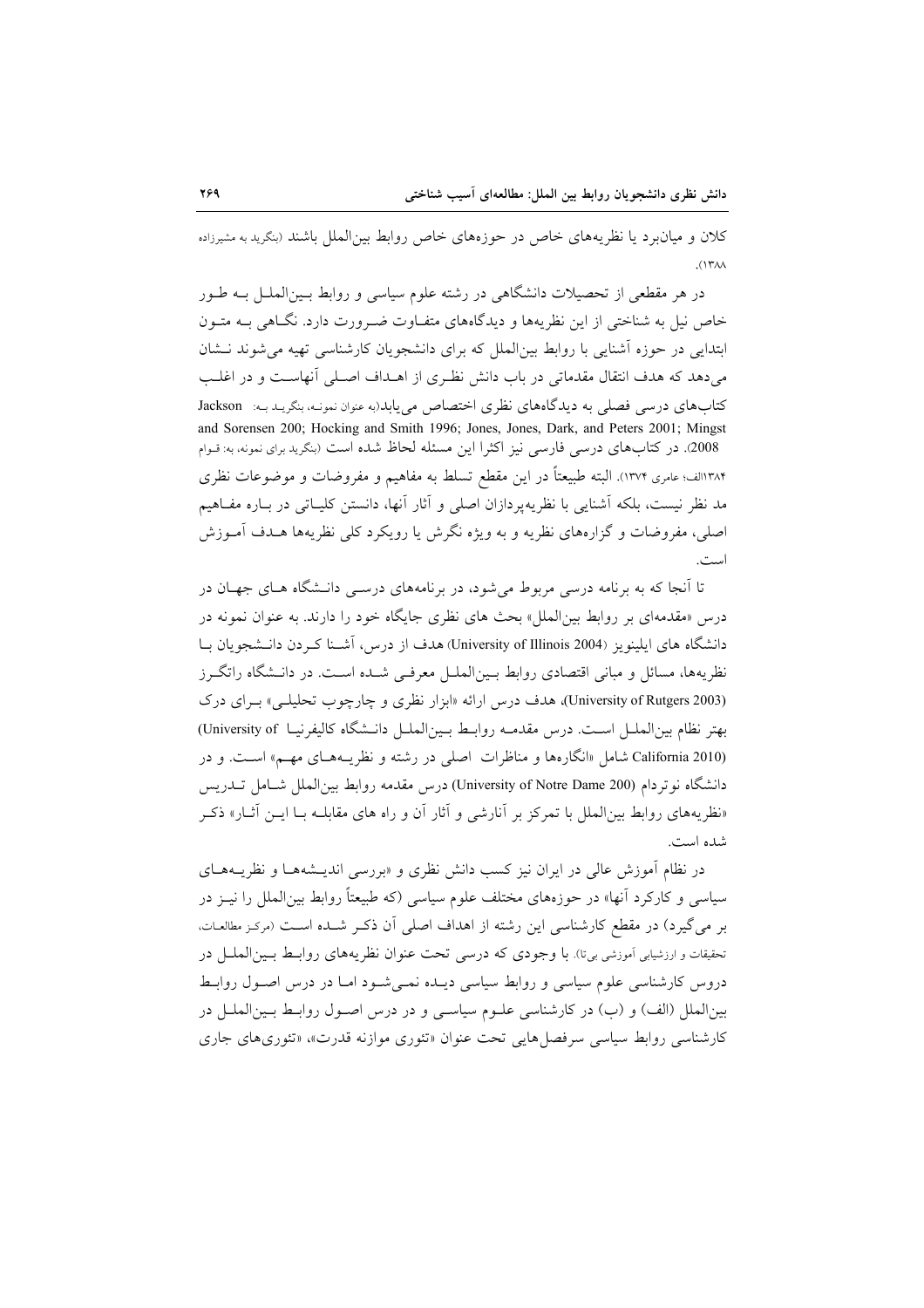بین المللی» و «مروری بر تئوریهای کلاسیک و مدرن روابط بین المللی» دیـده مـی شـود (مرکـز مطالعات، تحقیقات و ارزشیابی آموزشی ۱۳۷۵الف: ۴۱ و ۱۳۷۵ب: ۳۹).

در مقطع کارشناسی ارشد این انتظار وجود دارد که دانشجویان بتوانند به دانشی عمیقتر در این حوزه دست یابند. در اینجا از سویی مبانی و مفروضات مورد بحث دقیقتر قرار مـی گیرنــد و گزارههای خاص نظریهها نیز مورد واکاوی قـرار مـی گیرنــد و از ســوی دیگــر، منــاظرات و بحث های درون رشته و میان نظریههای مختلف مطرح می شود تا دانشجویان با نقد نظری نیز أشنا شوند و از يكجانبه ديدن نظريهها اجتناب شود. با توجه به اهميت مباحث هستي شـناختي، معرفتشناختی و روششناختی در مناظرات اخیر، معمولاً انتظار مـیرود بـه ایــن مباحـث نیــز یرداخته شود. در این مقطع در ایران در قالب درس «تئوریهای روابط بینالملل» در هـر سـه رشته روابط بین|لملل، مطالعات منطقهای و علوم سیاسی سه یا حداقل دو واحد برای نظریههـا اختصاص يافته و در دروسي مانند «سياست بين الملل»، «امنيت بـين الملـل»، «اقتـصاد سياسـي بين|لملل» و مانند اينها نيز انتظار مى رود نظريههاى خاص تر و ميان برد در روابط بين|لملـل مــد نظر قرار گیرند (بنگرید به: مرکز مطالعات، تحقیقات و ارزشیابی آموزشی ۱۳۷۵پ).

در دانشگاه های جهان در درس نظریههای روابط بینالملل در مقطع کارشناسـی ارشــد و متون درسی نظری که برای این مقطع تهیه مـیشــوند نیــز معمــولاً فــصلی را بــه هــر یــک از نظریههای مهم روابط بین|لملل اختصاص میدهنـد و ذیـل هـر یـک بـه بررسـی شـاخههـای مختلف، دیدگاههای نظریهپردازان متفاوت، تحولات نظریه در طول زمان و نیز انتقادات وارد بر هر یک از نظریهها می پردازند (به عنوان نمونه، بنگریــد بــه: Burchill et al. 2005 و قـوام ۱۳۸۴ ب؛ مـشيرزاده ۱۳۸۸). در برخی دیگر از کتابهای درسی برای این مقطع ترجیح داده می شود از مقالات اصلی نظر يه ير دازان استفاده شود (به عنوان نمونه، بنكريد به: Der Derian 1995).

دوره دکتری، دورهای است که انتظار میرود دانشجویان نــه تنهـا نظریــههـای کــلان را بــه خوبی بشناسند، بلکه در حوزه نظریههای میانبرد به تبـع حــوزه تخصــصی مــورد علاقــهشــان (امنيت بينالملل، سياست خارجي، اقتصاد سياسي بين|لملـل، مطالعـات منطقـهاي، و حقـوق و سازمانهای بین|لمللی) نیز اشراف کامل بر مباحث نظری پیدا کنند. به علاوه، نکته بسیار مهم در این مقطع افزایش توان نقد و ارزیابی نظریههاست. در ایــن دوره بــا توجــه بــه اینکــه معمــولاً دانشجويان از فلسفه علم و مباحث مختلف هستي شناختي و معرفتشناختي آگاهي نسبي دارند و نیز از دانش کافی در مورد مسائل تاریخی و جاری جهان برخوردارند انتظار می رود علاوه بر افزایش معلومات خود در مورد مباحث نظری و تدقیق در نظریهها، بتوانند با نگاهی نقادانه بـه نظریهها بنگرند و آرای خود را بیان کنند. حال باید دید دانشجویان روابط بسینالملـل در ایــران تا چه حد دانش خود را رضایتبخش می دانند.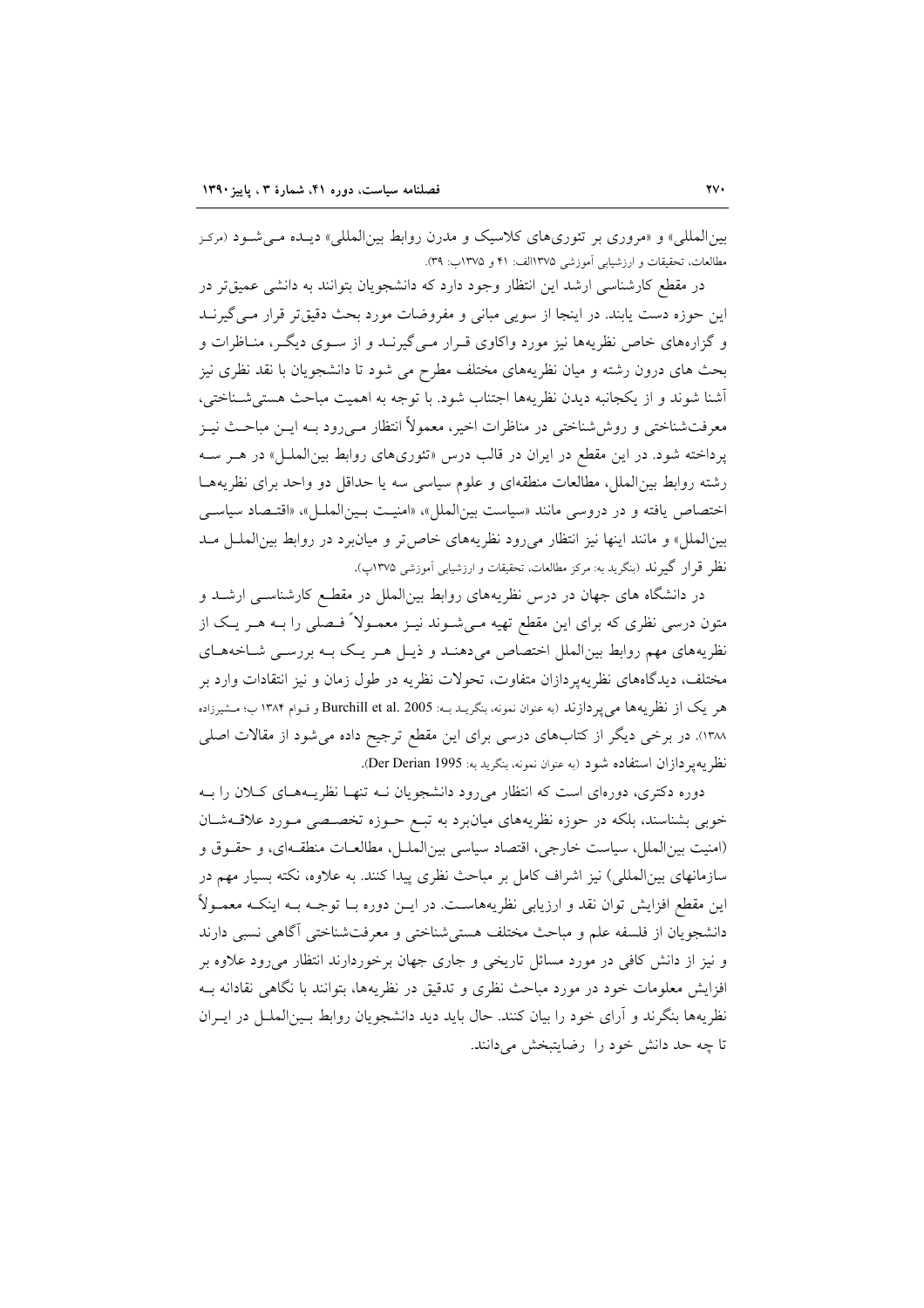#### بر داشت دانشجو بان از دانش نظری خود

برداشت دانشجویان دوره کارشناسی از **دانش نظری خــود** در روابـط بــینالملــل (در حــد شناخت مفاهیم اصلی نظریه، نظریهپردازان اصلی و دعاوی اصلی نظری) در حـد رضـایتبخش نیست. از میان دانشجویان کارشناسی علوم سیاسی، ۴۵٪ به دانش خـود در زمینــه نظریــههـای روابط بين الملل از نمره ٢٠ بين ١٤ تا ١۶ (متوسط) و ٣٥/٧٪ كمتر از ١٤ (ضعيف) دادهانــد و این نشان میدهد که بیش از ۸۰٪ دانشجویان از سطح دانش نظری خود رضایت چندان ندارند. از نظر قدرت نقد و ارزیابی ٣٧/٢٪ نمره ١۴ تــا ١۶ و ٣٩/۶٪ کمتـر از ١۴ دادهانـد کـه در کـل نشان میدهد نزدیک به ۸۷٪ در این زمینه خود را در سطح خوبی نمیبینند.

برداشت دانشجویان دوره کارشناسی ارشد از دانش نظری خود در روابط بین الملل تا حدی بهتر از کارشناسی است اما باز هم در حد رضایتبخش نیست. از میـان دانـشجویان کارشناسـی ارشد روابط بینالملل، علوم سیاسبی، و مطالعـات منطقـهای ۴۱/۱٪ بـه دانـش خـود در زمینـه نظریههای روابط بین الملل از نمره ۲۰ بین ۱۴ تا ۱۶ (متوسط) و ۳۷٪ کمتـر از ۱۴ (ضـعیف) دادهاند و این نشان میدهد که بیش از ۷۸٪ دانشجویان از سـطح دانـش نظـری خـود رضـایت چندان ندارند. از نظر قدرت نقد و ارزیابی ٣٢/٩٪ نمره ١۴ تا ١۶ و ٣۶/۶٪ کمتر از ١۴ دادهانـد که در کل نشان میدهد نزدیک به ۸۰٪ در این زمینه خود را در سطح خوبی نمیبینند.

برداشت دانـشجويان دوره دكتـرا از دانـش نظـري خـود در روابـط بـين|لملـل در حـد رضایتبخش تر است. از میان دانشجویان دکترای روابط بین الملل، ۶۰٪ به دانش خـود در زمینـه نظريههاي روابط بين الملل از نمره ٢٠ بين ١۶ تا ١٨ (خوب) و ٣٠٪ بين ١۶ تا ١٨ (متوسط) دادهاند و این نشان میدهد که بیش از ۹۰٪ دانشجویان از سطح دانـش نظـری خـود رضـایت نسبی دارند. اما از نظر قدرت نقد و ارزیابی ۶۰٪ به خود نمره ۱۶ تا ۱۸ و ۳۵٪ نمره ۱۶ تا ۱۸ دادهاند که در کل نشان میدهد ۹۵٪ در این زمینه خود را در سطح خوب یا متوسطی میبینند. اما تنها ١٠٪ دانش نظري خود را عالي (بين ١٨ تا ٢٠) و ۵٪ قدرت نقد و ارزيابي خود را عالي می،دانند که این نشان می،دهد نهایتاً نسبت اندکی از نظر خودشان هم در سـطح کــاملاً مطلــوب هستند. در تبیین این مسئله به بررسی فرضیههایی میپردازیم که در تحقیق بر آنها تأکیــد شــده بو د.

#### کمیت و کیفیت تدریس دروس نظری

در مورد کافی بودن تعداد **واحدهای نظری** نزدیک به ۷۰٪ از دانشجویان دوره کارشناس<sub>ت</sub>، ۶۰٪ از دانشجویان دوره کارشناسی ارشد و ۷۰٪ از دانشجویان دوره دکتری با عـدم کفایـت و كم بودن تعداد واحدها كاملاً موافق يا موافق بودند.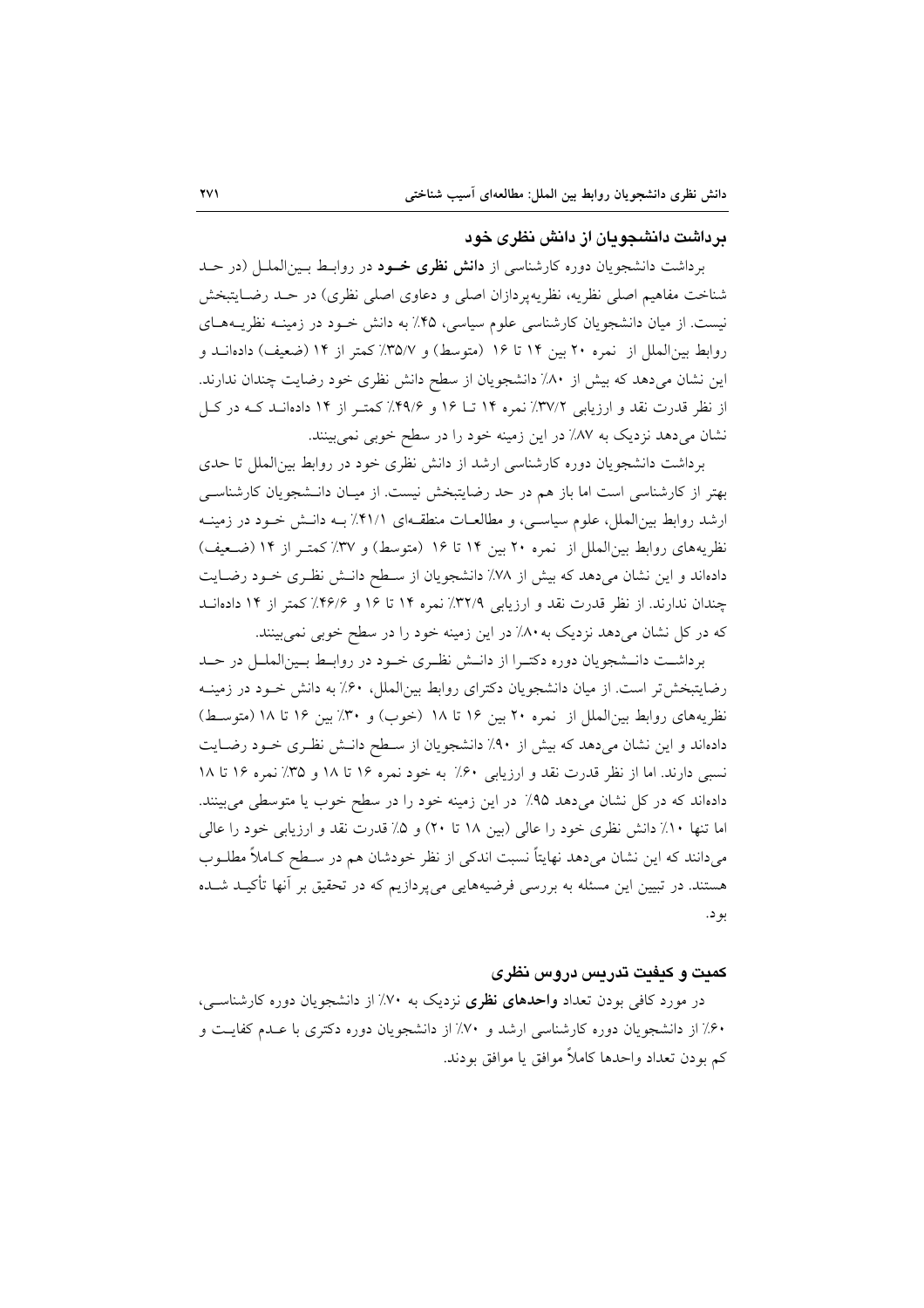| كاملأ مخالف             | مخالف                     | بى نظر | موافق                        | كاملأ موافق | مقطع          |
|-------------------------|---------------------------|--------|------------------------------|-------------|---------------|
| $\mathbf{r}/\mathbf{v}$ | 17'                       | 9/7    | $\Delta \cdot / \mathcal{F}$ | ۱۹/۴        | كارشناسى      |
| Y/V                     | $\mathcal{N}'\mathcal{N}$ | YY/V   | $YY/\Lambda$                 | 10/1        | کارشناسی ارشد |
| ۵                       | ۱۰                        | ۱۵     | ۴۵                           | ۲۵          | دكترى         |

حدول ۱: نظر دانشجو بان در مورد عدم کفایت تعداد واحدهای نظری (درصد)

به نظر می رسد ا**ساتید** دروس نظری کمتر چنین برداشتی دارند: ۴۵٪ آنها مخالف کم بــودن تعداد واحدهای نظری هستند و در مقابل ۴۶٪ موافق یا کاملاً موافق با کم بودن دروس نظـری هستند. البته در اینجا هم نسبت استادانی که تعداد واحدهای نظری را کم میدانند اندکی بیـشتر است.

در شاخص سازی برای کیفیت تدریس اساتید به استفاده مناسب از زمان، نوع منــابع، دانــش نظري (با توجه به نظر دانشجويان و اساتيد و نيز سابقه تحصيلي و كاري، روزآمدي و مطالعه)، جانبداری نظری و ایجاد ارتباط میان مباحث نظری و تجربی توجه شد. نمرهای که به اساتید از نظر ا**ستفاده مناسب از زمان تدری**س بـرای بحـث هـای نظـری و انتقـال مطالـب نظـری داده می شود در مقاطع مختلف متفاوت است. به نظر ۴۰/۳٪ دانشجویان کارشناسی و حدود ۴۷٪ از دانشجویان کارشناسی ارشد فقط "تا حدی" از وقت کلاس برای بیـان مطالـب نظـری و مثـال های مرتبط با آن استفاده می شده است. این موضوع می تواند تا حدی تبیین کننده سـطح پـایین دانش نظری باشد. اما در دوره دکتری استفاده از وقت برای مطالب نظری بسیار بالاتر است و ۶۰٪ دانشجویان میزان خیلی زیاد و ۴۰٪ میزان زیادی از وقت کلاس را مرتبط با مباحث نظری می دانند.

| 19/7<br>$\mathbf{r} \cdot \mathbf{r}$<br>$\mathsf{r}\mathsf{1}/\mathsf{A}$<br>11/9<br>كارشناسى<br>۴۶۱۶<br>۲۶<br>9/9<br>$\frac{1}{\Lambda}$ | به ندرت | تاحدي ا | خوب | بسیار خوب | مقطع          |
|--------------------------------------------------------------------------------------------------------------------------------------------|---------|---------|-----|-----------|---------------|
|                                                                                                                                            |         |         |     |           |               |
|                                                                                                                                            |         |         |     |           | کارشناسی ارشد |
| ۴.<br>۶.<br>دكترى                                                                                                                          |         |         |     |           |               |

جدول ۲: نظر دانشجویان درباره استفاده بهینه اساتید از زمان در کلاس های نظری (درصد)

جدول ٣: نظر دانشجو يان تحصيلات تكميلي درباره استفاده بهينه

| به ندرت                       | تاحدي | زياد | خیلی زیاد | مقطع          |
|-------------------------------|-------|------|-----------|---------------|
| $\mathbf{r} \cdot \mathbf{r}$ | ۳۵/۶  | YY'  |           | كارشناسي ارشد |
| ۴.                            | ۳.    | ۲.   | ω         | دكترى         |

اساتید از زمان در کلاسهای نظری در دوره کارشناسی (درصد)

اما همان گونه که جدول ۳ نشان می دهد، از نظر ۳۵/۶٪ از دانشجویان کارشناسی ارشـد در دوران تحصیل آنها در سطح کارشناسی بحث های کلاس هـای اصـول روابـط بـین|لملـل "تـا حدي" و از نظر ٣٠/١٪ "به ندرت" به مطالب نظري اختصاص مي يافته و تنهـا حـدود ٣٧/٢٪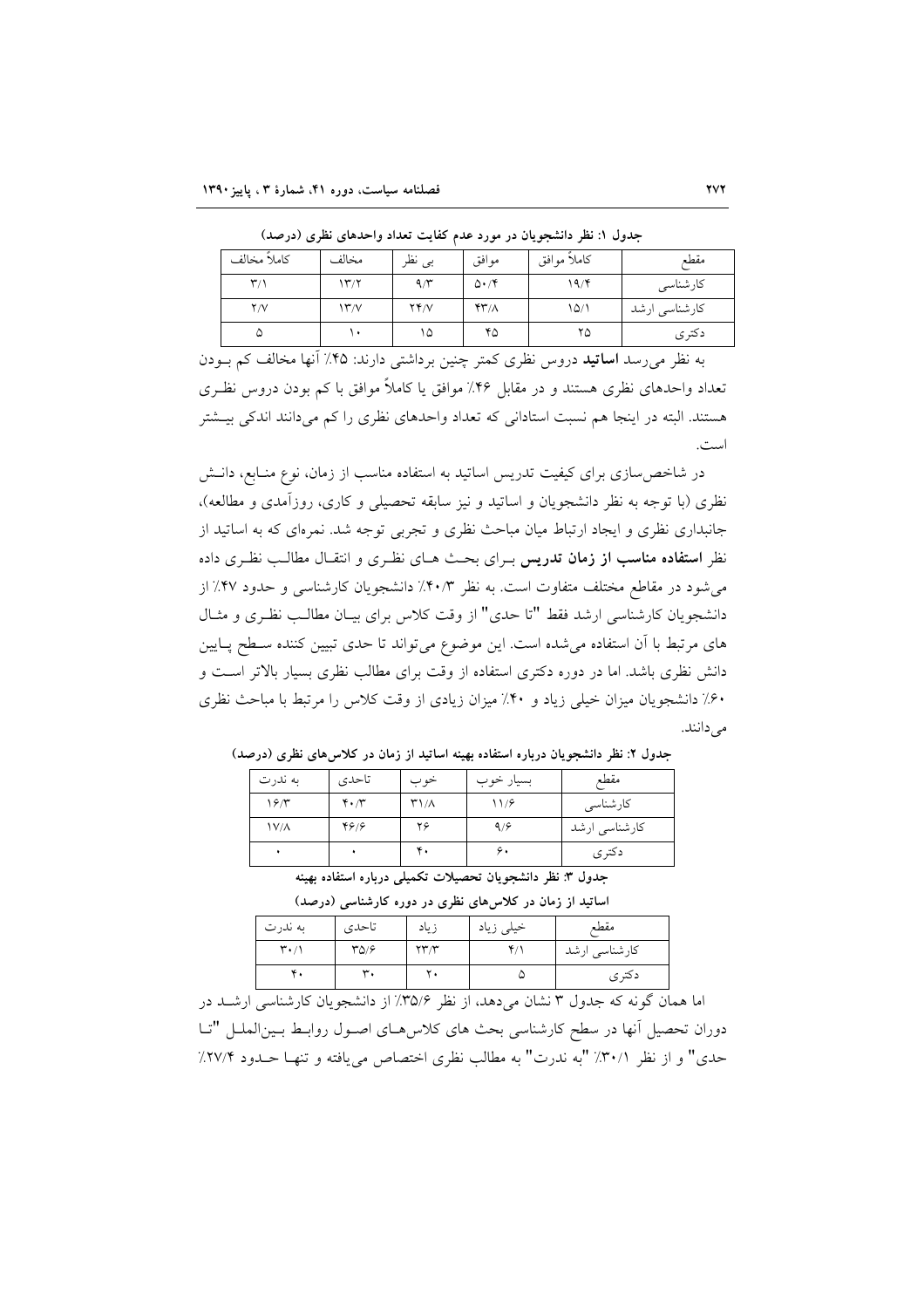برآنند که در آن دوران وقت زیاد یا خیلی زیادی به این مباحث اختصاص مـی،یافتـه اسـت. در میان دانشجویان کارشناسی ارشد نیز تنها ۲۵٪ بر آنند که در دوران کارشناسی آنها وقت زیاد پــا خيلي زيادي به اين مباحث اختصاص مي يافته و به نظر ٣٠٪ "تا حـدي" و بــه نظـر ٣٠٪ "بــه ندرت" وقت كلاس به مباحث نظري و مثال هاي مرتبط مي گذشته است. البته در تفـسير ايــن مسئله هم می توان بهبود نسبی وضعیت کلاس های کارشناسی را دلیل این شکاف دانست و هم در تفسیری بدبینانهتر گفت که در مقاطع بالاتر با مقایسه کلاس۵ها دانشجویان دریافتهاند کـه تـا چه حد در کلاس های کارشناسی وقت صرف مسائل نامرتبطتر می شده است. اما اکثـر اسـاتید در زمینه عملکرد خود آن را خوب یا بسیار خوب می دانند (۵۰٪ عملکرد خود را بسیار خــوب میدانند). به نظر می رسد برداشت دانشجویان از عملکرد اساتید پایین تر از برداشت خود اساتید از عملکه دشان است.

نوع منابع مورد استفاده در کارشناسی ۳۲/۶٪ از دانشجویان فعلـی کارشناسـی یـک کتـاب درسی، برای ۶۶/۶٪ کتاب درسی و منابع تکمیلی، برای ۷/۸٪ منـابع منتخـب و بـرای و بـرای ۲۵/۶٪ از دانشجویان یادداشتهای کلاسی بوده است. با توجـه بـه ماهیـت دروس کارشناسـی ارشد و اولویت وجود منبع به شکل کتاب درسی نسبت استفاده از کتاب درســی تقریبـاً پــایین است و اینکه بیش از یک چهارم دانشجویان فقط متکبی بـر یادداشـتهـای کلاسـی بـودهانــد میتواند تا حدی تبیینکننده سطح پایین دانش نظری باشد. منابع مـورد اسـتفاده در کارشناسـی ارشد برای ٣٤/٢٪ دانشجویان یک کتـاب اصـلی و منـابع اضـافی و بـرای ٢۶٪ از دانـشجویان مجموعهای از فصول کتابها و مقالات و برای ۹/۶٪ یک کتاب درسی واحد بوده است. اتکای صرف بر یادداشتهای کلاسی برای ۱۶/۴٪ از دانشجویان نیز نامناسب بـودن منـابع را نـشان میدهد. منابع مورد استفاده در دکتـری بـرای ۷۰٪ از دانـشجویان مجموعـه مقـالات و فـصول کتابها و برای ۵٪ یک کتاب درسی و برای بقیه مجموعهای از اینها و یادداشتهای کلاسبی بو ده است.

|      |      | كتاب درسي (تنها يا با منابع تكميلي)   مجموعه مقالات منتخب   يادداشتهاى كلاسى | مقطع          |
|------|------|------------------------------------------------------------------------------|---------------|
| YQ/F | ۷/۸  | ۶۶۱۶                                                                         | کارشناسی      |
| ۱۹٬۲ | 1810 | 557                                                                          | کارشناسی ارشد |
|      | ٧۵   |                                                                              | د دتر ی       |

جدول ۴: نظر دانشجویان درباره استفاده اساتید از نوع منابع برای تدریس (درصد)

نکته جالب توجه این است که هیچی*ک از اساتید* اعلام نکردهاند که دانشجویانشان فقـط از یادداشتهای سرکلاسی به عنوان منبع استفاده میکنند. این نشان میدهد که احتمـالاً بــه رغــم معرفی متون مطالعاتی از سوی اساتید، برخی از دانشجویان به ویژه در سطح پایین تر از دکتـری خود را موظف به استفاده از آنها نمرسنند.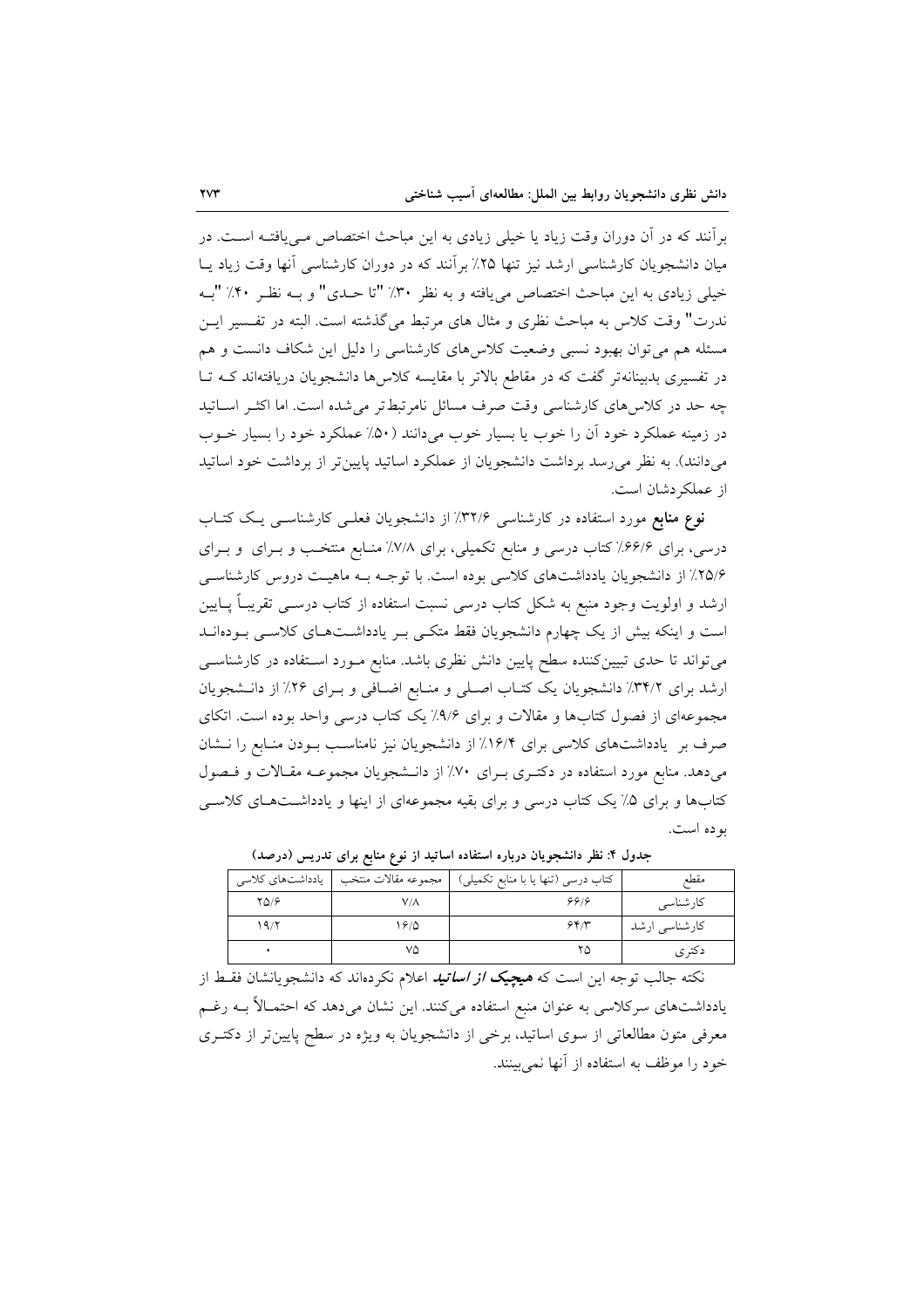دانشجویان در ارزیابی **دانش اساتید** خود در دروس نظری کارشناسی، کارشناسی ارشــد و دکتری در کل برداشتی مثبت داشتند. جدول ۳ نظرات دانشجویان را نشان می دهد. اما آنچــه از تحلیل پرسشنامه **اساتید** در مورد دانش نظری خود برمیآید این است ۷۵٪ خود را در ســطحی بسیار خوب (١٨ تا ٢٠) یا خوب (١۶ تا ١٨/٩٩) ارزیابی کرده و ١٢/٥٪ هم با دادن نمره ١۴ تا ۱۵/۹۹ خود را متوسط یا پایینتر ارزیابی میکنند.

|  |  |  |  |  |  |  |  | جدول۵: نظر دانشجویان در مورد دانش نظری اساتید |  |
|--|--|--|--|--|--|--|--|-----------------------------------------------|--|
|--|--|--|--|--|--|--|--|-----------------------------------------------|--|

| ضعىف        | متوسط          | خوب                               | عالی                      | مقطع          |
|-------------|----------------|-----------------------------------|---------------------------|---------------|
| 19/7        | $Y\frac{1}{V}$ | ۳۱/۸                              | $\Delta$ 1/9              | کارشناسی      |
| $Y/\lambda$ | ۱۲/۳           | $\mathsf{r}_{\Lambda/\mathsf{f}}$ | $\mathbf{y} - \mathbf{y}$ | کارشناسی ارشد |
|             | ω              | ٢٠                                | ٧۵                        | دکتر ی        |
|             |                |                                   |                           |               |

در زمینه ارتباط **سابقه تحصیلی** با مباحث نظـری، رشـته تحـصیلی ۴۵٪ از اسـاتید علــوم سیاسی، ۲۷٪ روابط بین الملل و ۱۸٪ سایر رشتههـا بـودهاسـت. ۸۳٪ بـیش از ده سـال سـابقه **تدریس** در دانشگاه دارند و اکثراً بیش از پنج بار درس اصول روابط بـینالملــل و نظریــههــای روابط بین|لملل کارشناسی ارشـد را تــدریس کـردهانــد. موضـوع پایــانiامــه کارشناســی|رشــد هیچکس کاملاً مرتبط با مسائل نظری نبـوده امــا ۳۶٪ بــسیار مــرتبط و ۴۵٪ تــا حــدی مــرتبط بودهاست. موضوع پایانiامه دکتری ۳۶٪ کاملاً مرتبط، ۳۶٪ بسیار مرتبط و ۲۷٪ تاحدی مـرتبط بو دەاست.

میزان م**طالعات نظری** فقط برای ۹٪ از اساتید بـیش از ۷۵٪ کـل مطالعــات علمــی آنهــا را تشکیل می دهد، برای ۵۴٪ از اساتید بین ۵۰ تا ۷۵٪، برای ۲۷٪ بین ۲۵ تا ۵۰٪ و برای ۹٪ کمتر از ۲۵٪ از مطالعات علمی شان را تشکیل میدهد. این امر تا حدی مربوط می شود به این مسئله که اساتید غیر از دروس نظری هم تدریس میکنند. هیچکس ١٠٠٪ دروسی که تدریس میکند نظری نیست، ۱۸٪ بیش از ۷۵٪ دروسی که تدریس میکننـد، ۵۴٪ بـیش از نیمـی از دروس و ٢٧٪ كمتر از نيمي از دروسي كه تدريس مي كنند نظري است.

روزآمدی مطالعات بر اساس آخرین مطالعه نظریه استاد نشان مـیcهـد کـه ۸۲٪ کمتـر از یک ماه پیش متنی نظری مطالعه کردهاند و ۱۸٪ بین یک تا سه مـاه پـیش و ایـن سـطح بـسیار خوب روزامدی را در میان اکثریت اساتید نشان میدهد. جالب توجه آنکه ۷۵٪ فقط مطالعـات به انگلیسی و ۱۲/۵٪ به فارسی و انگلیسی و فقط ۱۲/۵٪ فقط به زبـان فارسـی بیـشتر مطالعـه خو د را دارند.

میزان **تولیدات نظری** (مستقیم یا جنبی) اساتید فقط برای ۹٪ بیش از ۷۵٪کل انتـشارات آنها، برای ۵۴٪ بین ۵۰ تا ۷۵ درصد کل انتـشارات، بـرای ۲۷٪ بـین ۲۵ تــا ۵۰ درصـد از کـل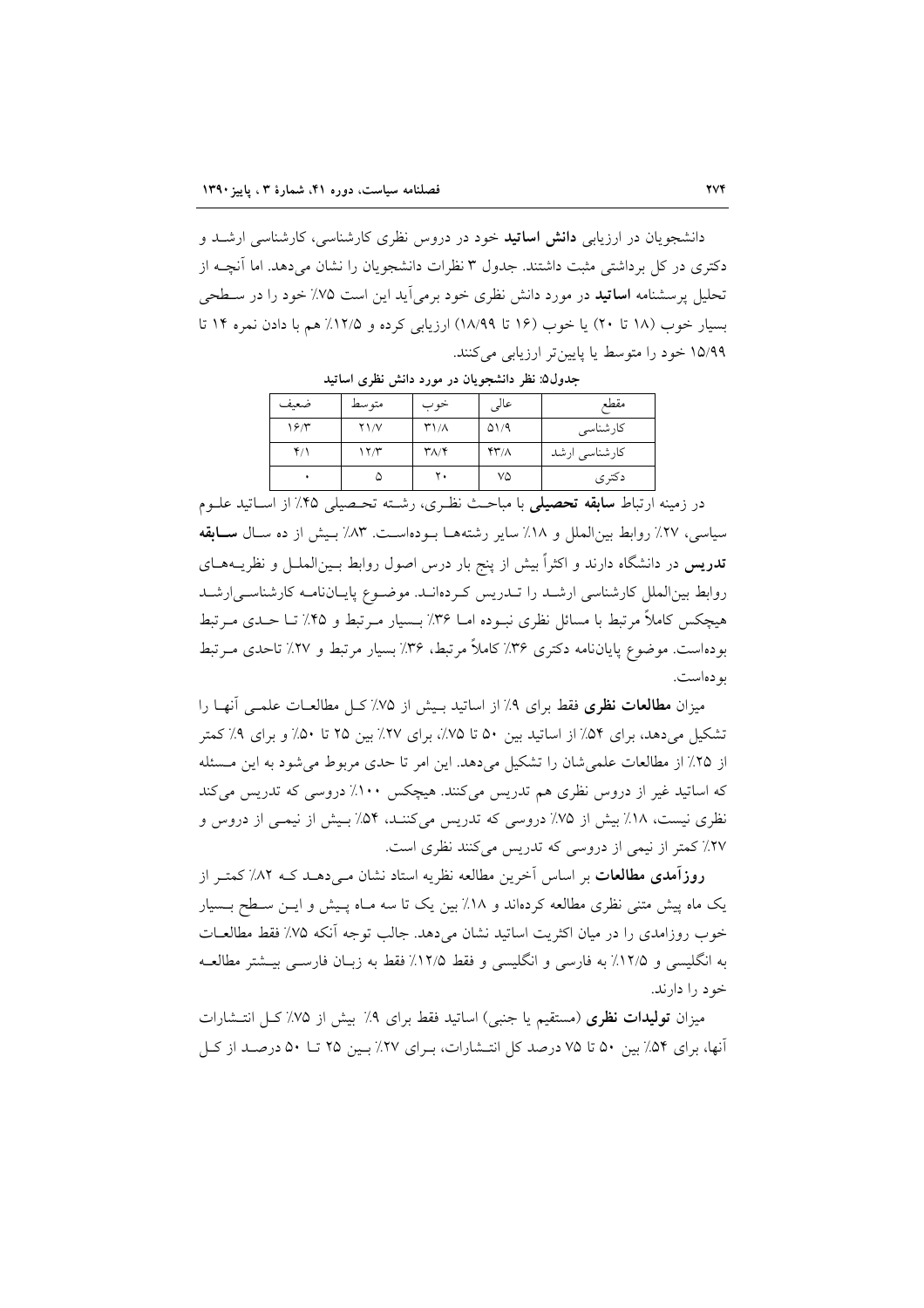انتشارات و برای ۹٪ کمتر از ۲۵ درصد از کل انتشاراتشان است. در کل به نظر می رسد تمرکز نظری در اساتید در سطح کاملاً مطلوبی نیــست. در ایــن مــورد کــه اَیــا در ســطح کارشناســی، کارشناسی ارشد و دکتری نظریههای روابط بین|لملل جانبدارانه و بـا **تأکیــد بــر نظریـــههــای خاصی** تدریس میشوند یا خیر،' به نظر میررسد دانشجویان کارشناسی بیــشتر بــا واقــع گرایــی .<br>آشنا می شوند و در وهله دوم با لیبرالیسم و کمتر بـا همـه نظریـههـا آشـنا شــدهانــد. در ســطح کارشناسی ارشد، بیش از ۵۰٪ پاسخ دهندگان اعلام کردهاند با همه نظریهها آشنا شدهانـد. ایــن نسبت برای دانشجویان دکتری به ۹۰٪ میرسد. اما هنگامی که از دانشجویان سئوال می شود که کدام نظریه را بهتر می شناسند نزدیک بـه ۵۰٪ دانـشجویان کارشناسـی و ۴۹٪ از دانـشجویان کارشناسی ارشد، و نزدیک به ۴۰٪ از دانشجویان دکتری واقع گرایی را نام می برند و در کل سه مقطع تنها ۰/۸٪ از دانشجویان کارشناسی اعلام کردهاند که واقع گرایسی و ۱۴٪ هـیچ نظریــهای (شامل واقع گرایی) را نمی شناسند و بقیه همه با این نظریــه آشــنایی دارنــد. در مقابــل بــه نظــر میرسد شناخت از مکتب انگلیسی در کارشناسی و کارشناسی ارشد در حـداقل اسـت: نـسبت عدم شناخت کامل از این نظریه در کارشناسی و کارشناسی ارشـد همچنـان بـالای ۵۰٪ و در دوره دکتری ۱۰٪ است. شناخت از نظریههای جدید و انتقادی نیز نسبتاً پایین است و حــدود ۱۸٪ از دانشجویان کارشناسی (در کنار ۱۴٪ کـه کـلاً نظریــههــا را نمــیشناســند) و ۱۲/۳٪ در كارشناسي ارشد شناختي از اين نظريهها ندارند. نظـر دانـشجويان در مـورد شـناخت خـود از نظريههاي مختلف (جداً از آموزش آنها) در جدول ذيل نشان داده شده است. ايــن در حــالـي است که ۴۵٪ از اساتید پاسخ دهنده اعلام کردهاند که همه نظریهها را تـدریس مـیکننـد، ۲۷٪ نظریــههــای انتقــادی (پـــساتجددگرایی، فمینیــسم و انتقــادی) را تــدریس نمــیکننــد و ۳۶٪ جامعهشناسی تاریخی را تـدریس نمـیکننـد. مـی تـوان عـدم کفایـت شـناخت دانـشجویان از نظریههای جدید را تا حدی به عدم تدریس این نظریهها نسبت داد.

اما میتوان این جانبداری یا تورش (bias) به سمت واقـع گرایـی را ناشــی از تمرکــز بیــشتر تدریس بر واقع گرایی و در نتیجه آشنایی و حتی تعلق بیشتر فکری به این نظریه بر این اسـاس دانست. اما ۶۲/۵٪ از اساتید مخالف و کاملاً مخالف بـا ایــن هــستند کـه اسـتاد مــی توانــد بــه صلاحدید خود فقط نظریههایی را که مناسب میداند تــدریس کنــد و ۷۵٪ مخــالف یــا کــاملاً مخالف با این هستند که استاد باید نظریههایی را که صلاح میداند تدریس کنـد. پـس حـداقل به لحاظ نظری اکثر اساتید جانبداری به سمت تدریس نظریههای خاص را نمی پذیرند. ایــن در

۱.جالب توجه است که حدود ۵ درصد از پاسخ دهندگان مقطع کارشناسی و ۱/۵ درصد دانشجویان کارشناسـی ارشــد اعــلام کرده اند که با هیچ نظریهای در سطح کارشناسی آشنا نشدهاند.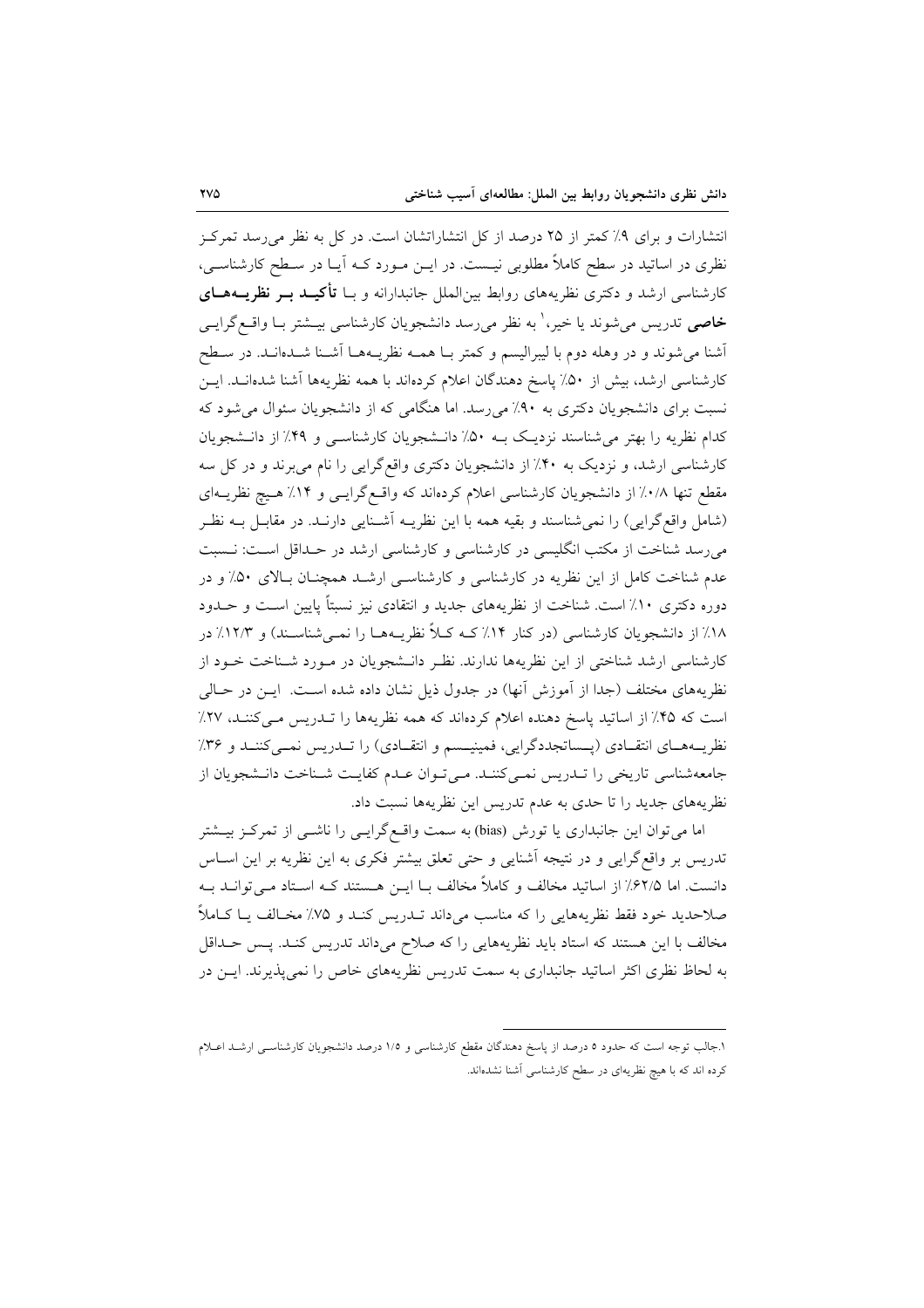حالی است که در کل به نظر اکثر دانشجویان زمان نسبتاً برابـر و مناسـبی بـرای تــدریس همــه نظریهها در نظر گرفته نمی شـود. همـان گونــه کــه در بـالا ذکـر شــد، اکثریــت دانــشجویان بــا واقع گرایی بیشتر از سایر نظریهها آشـنایی دارنـد. ۴۹/۶٪ از دانـشجویان کارشناسـی، ۴۹/۳٪ از دانشجویان کارشناسی ارشد، و ۲۵٪ از دانشجویان دکتری واقع گرایی را از همه نظریـههـا بهتـر می شناسند. اما عجیب آن که به نظر می رسد اکثر اساتیدی که دروس نظری روابط بین الملـل را تدريس مي كنند اساساً **ميجيک** از نظريهها را بهترين چارچوب تحليل و تبييني روابط بين|لملل نمی دانند. جدول ۷ نظر اساتید را نشان می دهد.

| هيچكدام                                                                            | نظريههاي جديد | مكتب انگليسي | ليبراليسم                     | واقع گرايي | مقطع          |  |  |  |
|------------------------------------------------------------------------------------|---------------|--------------|-------------------------------|------------|---------------|--|--|--|
| $\lambda \cdot / \lambda$                                                          | Y/Y           | ۳/۹          | T/9                           | 8V/8       | کارشناسی      |  |  |  |
| $Y/\lambda$                                                                        |               |              | $\mathbf{r} \cdot \mathbf{r}$ | Vf/V       | كارشناسي ارشد |  |  |  |
|                                                                                    | ۹۵            |              |                               | ۹۵         | دکتر ی        |  |  |  |
| حلول لا نظر اساتیار درباره بوترن حارجون نظرم بر این تجلیل روابط بربالعال (به درصد) |               |              |                               |            |               |  |  |  |

جدول ۶: برداشت دانشجویان از کفایت قابل قبول شناخت خود از نظریههای مختلف (درصد)

| جندون ۰٫ نفتر اسانید درباره بهترین چارچوب نفتری برای تاسین روابط بین نشتن ربه درخشه |       |        |        |             |                         |  |  |  |
|-------------------------------------------------------------------------------------|-------|--------|--------|-------------|-------------------------|--|--|--|
| كاملأ مخالف                                                                         | مخالف | بي نظر | مو افق | كاملأ موافق | نظريه                   |  |  |  |
|                                                                                     | ۶۳    |        |        | ۱۸          | واقع گرايي              |  |  |  |
|                                                                                     | ٩.    |        |        |             | ليبراليسم               |  |  |  |
|                                                                                     | ۶۳    |        |        |             | امپرياليسم              |  |  |  |
|                                                                                     | ۵۴    |        | ۲V     | ۱۸          | سازەانگارى/مكتب انگليسى |  |  |  |
|                                                                                     | ç٣    |        |        |             | پسااثباتگرایی           |  |  |  |

حال باید دید تا چه حد در مقاطع مختلف نظریههای مختلف آموزش داده شدهاند. جـدول ٨ آموزش نظريههاي مختلف را در مقاطع مختلف نشان مىدهد. اين يافتهها با يافتههاي مربوط به تدریس اساتید نیز که در بالا به آنها اشاره شد کم و بیش همخوانی دارد و حاکی از آن است که بسیاری از دانشجویان در سطح کارشناسـی و کارشناسـی ارشــد بیــشتر بــا واقــع گرایــی و لیبرالیسم آشنا می شوند تا سایر نظریهها. در اینجا با توجه به جدول ۸ به نظر می رسـد آشـنایی بیشتر با سایر نظریهها و نقد آنها در مقطع دکتری تا حدی در کاهش دید کاملاً مثبت بــه ایــن نظريه و شكل گرفتن نوعي منحني نرمال از نگرش۵ما نقش داشته است.

| هيچكدام | نظريههاي جديد | مكتب انگليسي | ليبراليسم | واقع گرايي       | مقطع          |
|---------|---------------|--------------|-----------|------------------|---------------|
| Y/V     | Y1/9          |              | 49/5      | $VY/\mathcal{G}$ | كارشناسى      |
|         | 07/1          | $\Delta Y/1$ | ۸۵        | ۰۰۱              | كارشناسي ارشد |
|         | ۹۵            |              |           | ۹۵               | د کتر ی       |

جدول ۸: اَموزِش دیدگی در زمینه نظریهها در مقاطع مختلف از دید دانشجویان (درصد)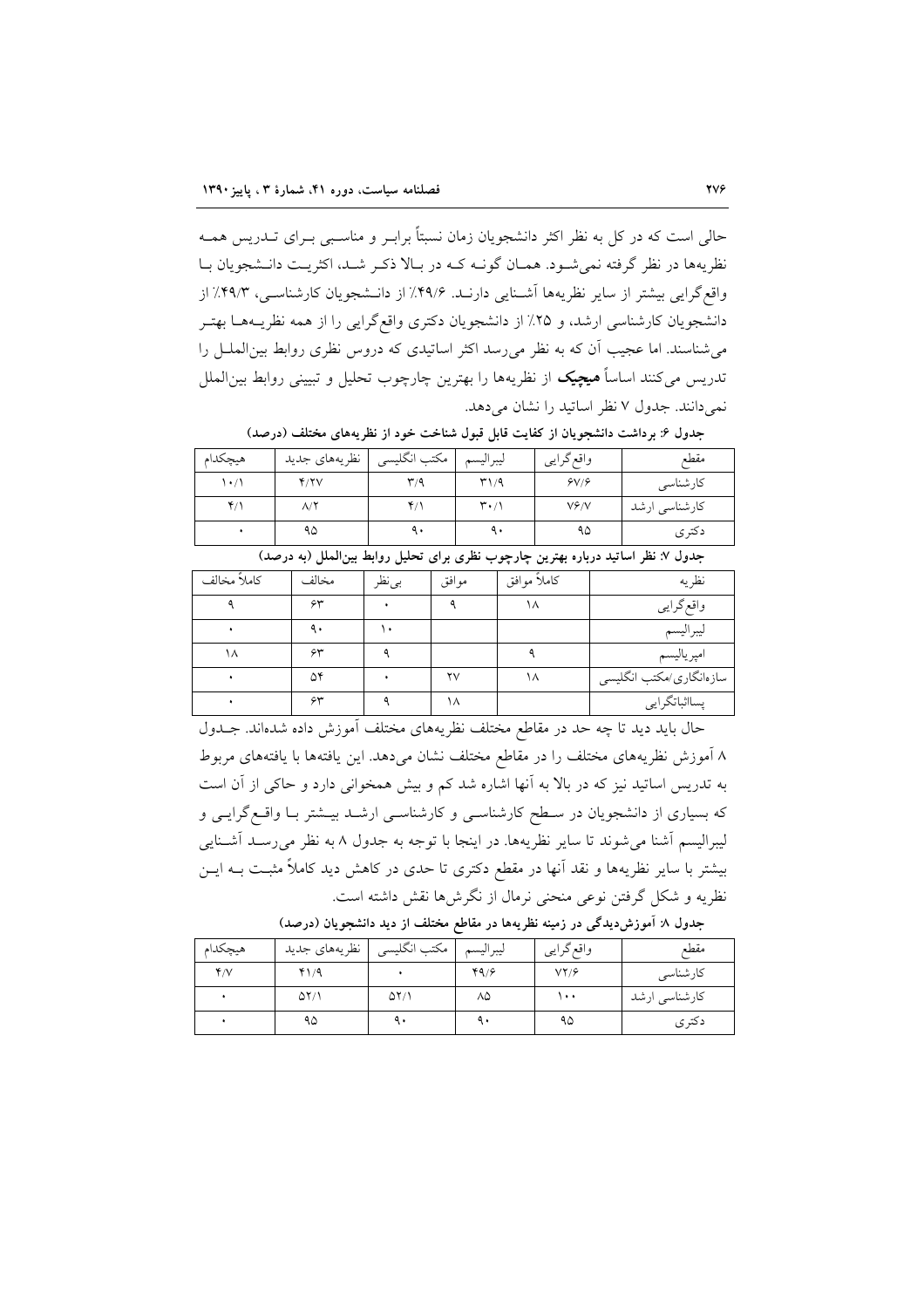عدم آموزش لازم برای کاربست مباحث انتزاعی و نظری در مورد مسائل عینی به طـور خاص هم می تواند هم در کلاسهای نظری صورت گیرد و هم در کلاس هـایی کـه بـه مـسائل بینالمللی، منطقهای، جاری، تاریخی و ... اختصاص دارند. حدود ۸۲٪ از اساتید دروس نظری كاملاً موافق يا موافق با اين گويه هستند كـه هـدف اصـلي دروس نظـري "هـدايت مطالعـات تجربي است" و ١٠٠٪ كاملاً موافق يا موافق هستند كه هدف اصلي "بالا بردن قــدرت تحليلـي است." پس مي توان انتظار داشت رابطه ميان نظريهها و مباحث تجربي بايد وجود داشته باشد.

جدول ۹: نظر دانشجویان درباره کاربست مباحث نظری از سوی اساتید در مسائل عینی در درس اصول روابط بینالملل در کارشناسی (درصد)

| - -              | ں ب ب  |                 | ں ۔ س د ت ر دی ت | - -           |
|------------------|--------|-----------------|------------------|---------------|
| بسیار به ندرت    | تا حدی | زياد            | بسیار زیاد       | مقطع          |
| ۱۳/۲             | 4910   | YA/V            | 9/7              | كارشناسى      |
| $TQ/\mathcal{F}$ | ۴۶۱۶   | $\gamma \gamma$ | $1/\mathfrak{F}$ | كارشناسي ارشد |
| ٣۵               | ۴٠     | ٢٠              |                  | دکتر ی        |
|                  |        |                 |                  |               |

در جدول ۹ نظر دانشجویان کارشناسی، کارشناسی ارشد و دکتـری در بـاره ایجـاد ارتبـاط میان بحث های نظری و تجربی در درس اصول روابط بینالملل دوره کارشناسـی و در جــدول ۱۰ نظر دانشجویان کارشناسی ارشد و دکتری درباره ایجاد ارتباط میـان بحـث هـای نظـری و تجربی در درس تئوریهای روابط بین الملل دوره کارشناسی ارشد را می تـوان دیـد. مـشخص است که نظر اکثر دانشجویان این است که فقط تا حدی یا به ندرت این کار صورت می گرفتـه است.

جدول ۱۰: نظر دانشجویان درباره کاربست مباحث نظری

در مسائل عینی در درس تئوریهای روابط بین|لملل در کارشناسی ارشد (درصد)

| بسیار به ندرت      | تا حدی | زياد        | بسيار زياد | مقطع          |
|--------------------|--------|-------------|------------|---------------|
| $Y \cdot / \Delta$ | fV/A   | <b>YA/A</b> | ۲/۷        | کارشناسی ارشد |
|                    | 7,     | τ۰          |            | دکتر ی        |

به نظر می رسد در دوره دکتری در درس نقد و ارزیابی نظریههای روابط بین الملل توجه به کاربست بحث های نظری در مسائل عینی افزایش می یابد. ۴۰٪ دانشجویان آن را خیلبی زیـاد، ۲۰٪ زیاد، ۳۵٪ تاحدی و فقط ۵٪ به ندرت اریابی کردهانـد. امـا ایـن نـسبت در درس تحـول مفاهيم در روابط بين|لملل كمتر بوده است.

جدول ۱۱: نظر دانشجویان دوره دکتری درباره کاربست مباحث نظری

|               | - -    |       |            |              |
|---------------|--------|-------|------------|--------------|
| بسيار به ندرت | تا حدی | زياد  | بسيار زياد | درس          |
|               | ٣۵     |       | ۳۰         | نقد وارزيابي |
|               | ⊤ ∙    | نیا آ | ۲۵         | تحول مفاهيم  |

در مسائل عینی در درس های نقد و ارزیابی وتحول مفاهیم (درصد)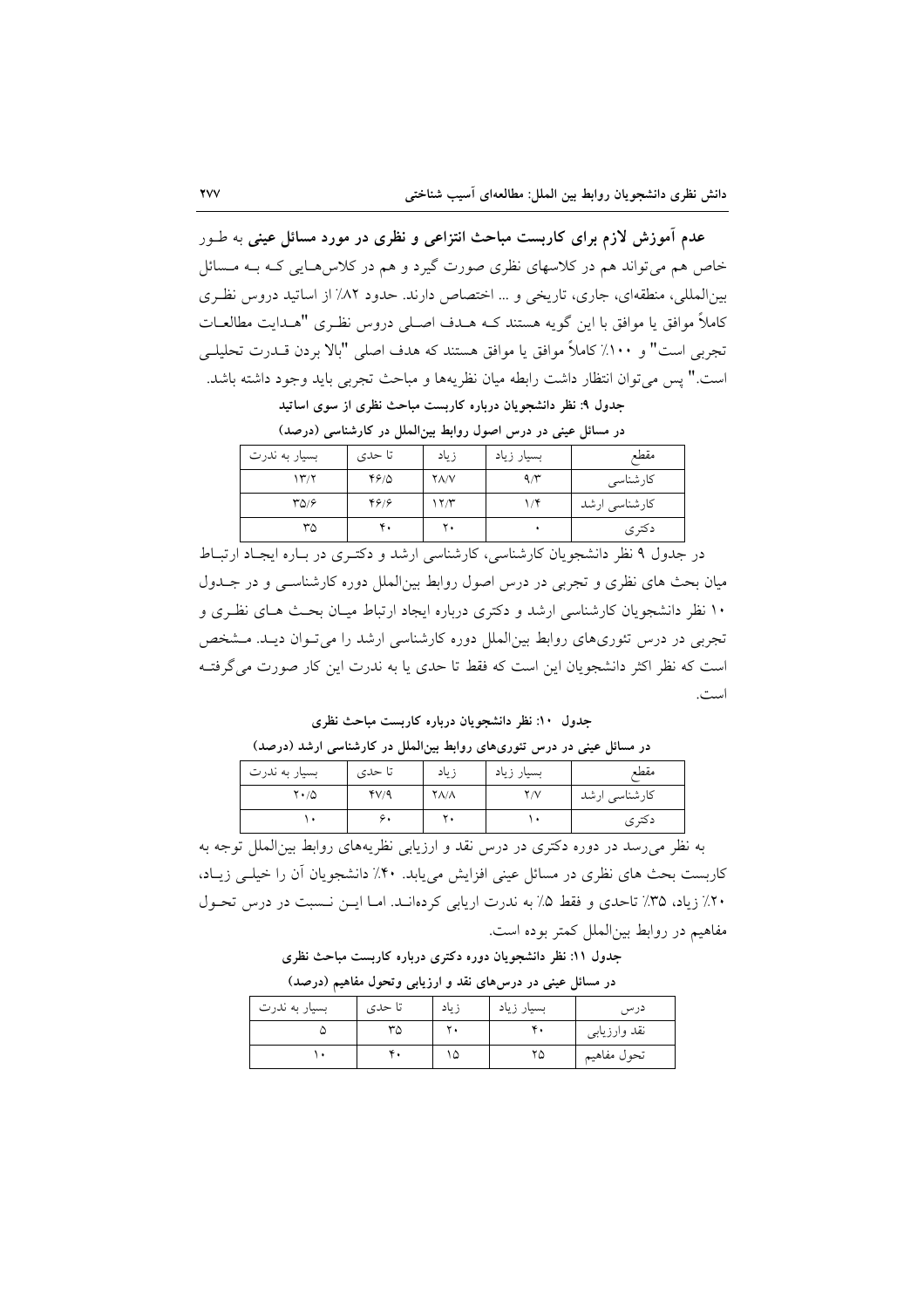این در حالی است که اکثر اساتید (۸۱٪) هم مشکل مانع از انجام پژوهش هـای مبتنـی بـر چارچوبهای نظری را "نبود پیوند میان دروس نظری و روششناختی" و هـم (٧٣٪) مـشکل را ناشی از عدم توجه اساتید سایر دروس به مباحث نظری می دانند.

## كميت و كيفيت منابع نظري موجود

در مـورد **کمیــت منــابع** موجــود نظـری، ۶۳٪ دانــشجویان کارشناســی، نزدیــک بــه ۷۰٪ دانشجویان کارشناسی ارشد و ۹۰٪ دانشجویان دکتری کاملاً موافق یا موافق با ایـن هـستند کـه منابع موجود نظری به زبان فارسی کم است. به نظر میرسد علاوه بر برداشت مشترک در همه مقاطع از کمی منابع به زبان فارسی، این احساس نیاز به منابع در مقاطع بالاتر بیشتر وجود دارد که این ناشی از نیاز به منابع متعددتر فراتر از کتابهای درسی و به ویژه کمبود آثـار کلاسـیک است.

| .           |       |                               |                              |             |               |  |  |
|-------------|-------|-------------------------------|------------------------------|-------------|---------------|--|--|
| كاملأ مخالف | مخالف | بى نظر                        | موافق                        | كاملأ موافق | مقطع          |  |  |
|             | YY    | $\mathbf{r} \cdot \mathbf{r}$ | $\Delta Y/V$                 | 9/3         | كارشناسى      |  |  |
|             | ۴۱۱   | ۱۵٬۱                          | $\Delta \Upsilon / \Upsilon$ | ۲۶          | كارشناسي ارشد |  |  |
| ۵           | ۵     |                               | ۲۵                           | ۶۵          | دكترى         |  |  |

حدول ١٢: نظر دانشجه بان درباره كمّيت بايين منابع نظري فارسي (درصد)

در مورد **کیفیت منابع** موجود نظری به زبان فارسی، ۵۲٪ از دانشجویان کارشناسی، ۴۸٪ از دانشجویان کارشناسی ارشد و ۵۰٪ از دانشجویان دکتری کاملاً موافق یـا موافـق بـا ایــن نکتــه هستند که منابع موجود نظری به زبان فارسی غیرقابل فهم هستند. اینکه در همه مقـاطع حــدود نيمي از دانشجويان منابع را كم و بيش غيرقابل فهم مي دانند تا حدى مي تواند هم تبيين كننده و هم نتیجه کم بودن دانش نظری تلقی شود. به نظر میرسد در ایـن مـورد کـه رابطـه در کـدام جهت می تواند باشد نمی توان به اطمینان رسید. به دلیل عدم تفکیک میان متون ترجمه و تألیف شده و عدم تفکیک میان کتابهای درسی و کمکدرسی نتیجهگیـری خـاص از ایــن یافتــههــا صورت نگرفت. بررسی دقیق این رابطه مستلزم استفاده از روش هـای مکمــل اســت. در عــین حال، حاكي از نياز به تهيه متون مناسب با فهم دانشجويان است.

| كاملأ مخالف | مخالف       | بى نظر             | موافق | كاملأ موافق     | مقطع          |
|-------------|-------------|--------------------|-------|-----------------|---------------|
|             | $Y \cdot 4$ | 77/0               | 41/9  | ۱۰/۱            | كارشناسى      |
|             | $T1/\Delta$ | $Y \cdot / \Delta$ | 47/0  | $\Delta/\Delta$ | كارشناسي ارشد |
| ۵           | ۲۵          | ٢٠                 | ٣۵    | ۱۵              | دكترى         |

جدول ۱۳: نظر دانشجویان درباره کیفیت نامناسب منابع نظری فارسی (درصد)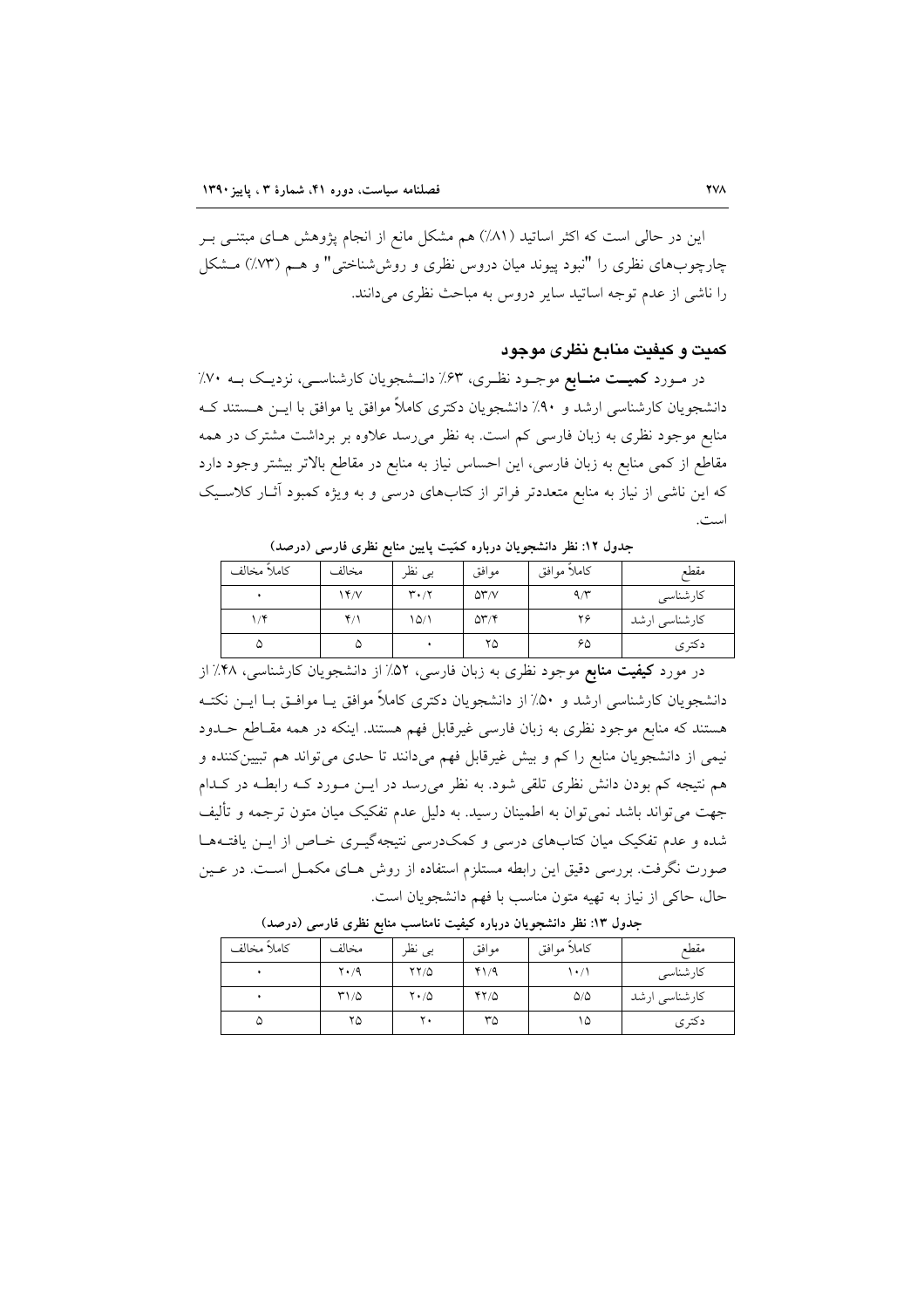اهمیت این مسئله هنگامی روشن می شود کـه مـی بینـیم بـه نظـر اسـاتید اکثـر دانــشجویان کارشناسی به دشواری (۳۷/۵٪) یا به هیچوجه (۵۰٪) و اکثر دانـشجویان کارشناسـی ارشـد بـا دشواری (۶۲/۵٪) امکان استفاده از متن های غیرفارسی را دارند. هرچنـد کـه بـر مبنـای اعـلام اساتید، ۹٪ اغلب متن غیرفارسی برای دانشجویان کارشناسی و ۱۸٪ اغلب متن غیرفارسی برای دانشجویان کارشناسی ارشد در نظر می گیرند. این امر با توجه به برداشت از دانـش زبـان دوم دانشجويان مسلماً مشكل[فرين تلقى مى شود.

## میزان علاقه و نوع نگرش نسبت به مباحث نظری در روابط بینالملل

این فرضیه کـه بی علاقگی دانشجویان به مباحث نظری در روابـط بـینالملــل در عــدم **استفاده مناسب از نظریهها در تحقیقات مؤثر است** مورد بررسی قــرار گرفــت و مــورد تأییــد قرار نگرفت. ۵۱/۲٪ از دانشجویان کارشناسی، ۷۱/۲٪ از دانشجویان کارشناسبی ارشـد، و ۸۰٪ از دانشجویان دکتری اعلام کردند که به درسهای نظری علاقه زیادی دارند. با توجه به اینک علاقه به دروس نظری در بیشترین میزان آن در علاقه به تدریس نظریههـا مـی توانـد انعکـاس یابد، نظر دانشجویان در این مورد سنجیده شد که آیا علاقه دارند دروس نظری تــدریس کننــد که نتیجه به این شکل بود: ٣۴/١٪ از دانشجویان کارشناسی، ۴۷/۹٪ از دانـشجویان کارشناسـی ارشد، و ۸۰٪ از دانشجویان دکتری اعلام کردند که چنین علاقهای دارند. البته باید دقت داشت که تنها دانشجویان دوره دکتری هستند که آینده شغلی قطعی خود را اساساً در تدریس می بینند و نسبت بالای این علاقهمندی در میان آنها معنادارتر از سایر مقاطع است. اوج بےعلاقگے را می تـوان در تأکیــد بــر حــذف دروس نظـری یافــت. از میــان دانــشجویان کارشناســی ۸۲/۹٪، كارشناسي ارشد ٨٧/۶٪، و دانشجويان دكترى ٩٠٪ مخـالف يـا كــاملاً مخـالف بــا ايــن گويــه بودهاند که حذف دروس نظری آسیبی به رشته روابط بین|لملل نمی(ند. در نتیجـه بــاز هــم بــا وجود رد فرضیه بی علاقگی کامل به دروس نظری، میزان این بی علاقگی در مقاطع تحـصیلات تکمیلی بسیار کمتر میشود. این نشان میدهد که علاقهمندی به مباحث نظری در سطوح بالاتر تحصیلی افزایش می یابد. '

گاه این نظر مطرح می شود که کار پژوهشی ارتباطی با نظریه ندارد یا اشکالی در نظریههای موجود هست که منجر به نامربوط بودن یا عدم امکان استفاده مناسب از نظریــه در پــژوهش و در عمل می شود. این می تواند به معانی مختلف و ناشـی از برداشـت هـای متفـاوت باشـد. در

۱. البته نمی توان از این یژوهش این نکته را احراز کرد که آیا دانشجویان علاقهمند به مسائل نظری به تحصیلات تکمیلی بیشتر روی میآورند یا آموزش نظری در تحصیلات تکمیلی این علاقه را افزایش میدهد. احراز این مسئله نیازمند تحقیق جداگانــه استرجى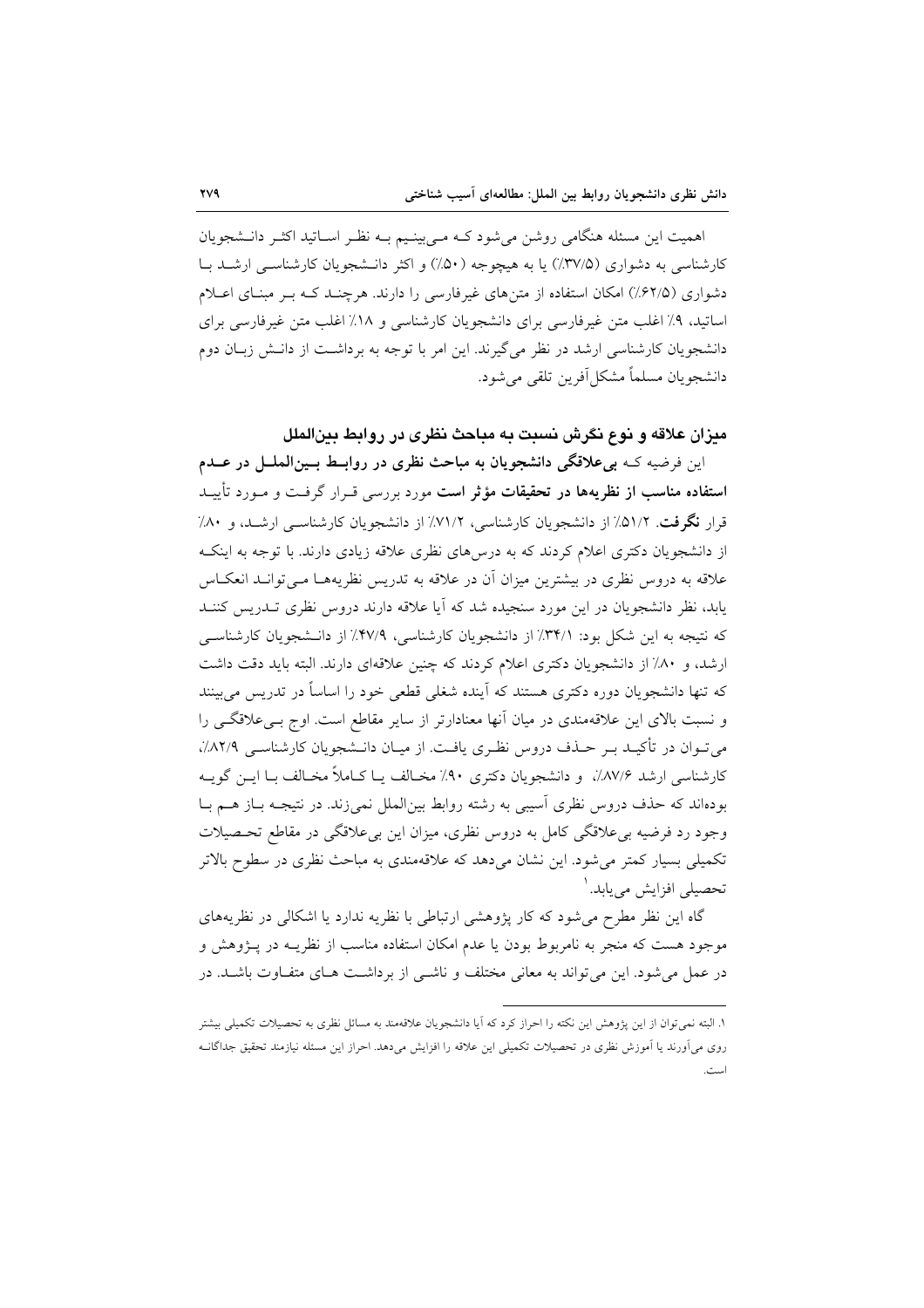نگرش اساتید چنین برداشتی وجود ندارد. اکثر اسـاتید (۷۲٪) نظریــههـای موجـود را مناسـب می دانند، ۵۴٪ با اینکه مشکل در نداشتن نظریه بومی یا عدم تأکید بر دیدگاههـای فقهـی اسـت مخالفند، ۷۴٪ دانش نظری روابط بینالملل را جهانشمول تلقی میکنند، و همگی با اینکه تکثـر نظري مانع از استفاده عملي از مباحث شود مخالفند.

میزان **مطالعات نظری** دانـشجویان در مقـاطع مختلـف بــه ایــن شـكل بــود كــه ۵۸/۱٪ از دانشجویان کارشناسی بین ۱ تا ۳ کتاب نظری در روابط بینالملل مطالعه کردهاند و ۱۸/۶٪ هیچ کتاب نظری مطالعه نکردهاند. مطالعه مقاله نظری برای ۴۰/۳٪ دانشجویان کارشناسی در سـطح صفر و برای ۴۱/۱٪ در حد ۱ تا ۵ مقالـه بـوده اسـت. در میـان دانـشجویان کارشناسـی ارشـد ۳۵/۶٪ بین ۱ تا ۳ کتاب خواندهاند و ۵/۵٪ هیچ کتابی در این حوزه مطالعه نکردهاند. همچنـین ۹/۶٪ هیچ مقاله نظری نخوانده و ۴۲/۵٪ تنها بین ۱ تا ۵ مقاله نظری مطالعه کردهاند. این نـشان دهنده سطح پایین مطالعات نظری در دو دوره کارشناسی و کارشناسی ارشد است. اما در دوره دکتری، ۸۵٪ دانشجویان بیش از ۵ کتاب و ۱۰۰٪ دانشجویان بیش از ۱۰ مقالـه نظـری مطالعـه کر دہاند که افزایشی چشمگیر است.

|            | زياد | متوسط      | ئم   | هيچ        | مقطع          |
|------------|------|------------|------|------------|---------------|
| جواب       |      |            |      |            |               |
|            | 9/9  | 14/        | 44/0 | Y9/0       | كارشناسى      |
| $\check{}$ | ۱۹/۹ | T1/2       | 44/1 | $V/\Delta$ | کارشناسی ارشد |
|            | 97/0 | $V/\Delta$ |      |            | دكترى         |

جدول ۱۴: میزان مطالعه نظری دانشجویان شامل مقاله و کتاب (درصد)

در اینجا چند فرضیه نیز درباره **نگاه دانشجویان به نظریهها** و نقش آنها در تحقیقــات و عمل در روابط بینالملل مورد وارسی قرار گرفت که ذیلا به آنها اشاره می شود.

۱) به نظر اکثر دانشجویان نظریههای روابط بینالملل هیچ فایده عملی در مطالعــات و تحقیقات ندارنـد: بــا توجــه بــه اینکــه ۹۰٪ از دانــشجویان دکتــری، ۸۶/۳٪ از دانــشجویان کارشناسی ارشد و ۷۵/۲٪ از دانشجویان کارشناسی با این گزاره مخالف بودند، ایــن فرضـیه رد شد. نکته جالب توجه این است که به نظر می رسد با آموزش بیشتر نـسبت بـه نظریـههـا نظـر مثبت دانشجویان در مقاطع بالاتر بیشتر میشود.

٢) ً به نظر اكثر دانشجويان رشته روابط بين|لملل از لحاظ نظري فقير است: با توجه به اینکه ۵۲٪ دانشجویان کارشناسی، ۶۴/۳٪ از دانشجویان کارشناسی ارشد و ۷۰٪ از دانـشجویان دکتری با این گزاره مخالف یا کاملاً مخالف بودند این فرضیه رد شد.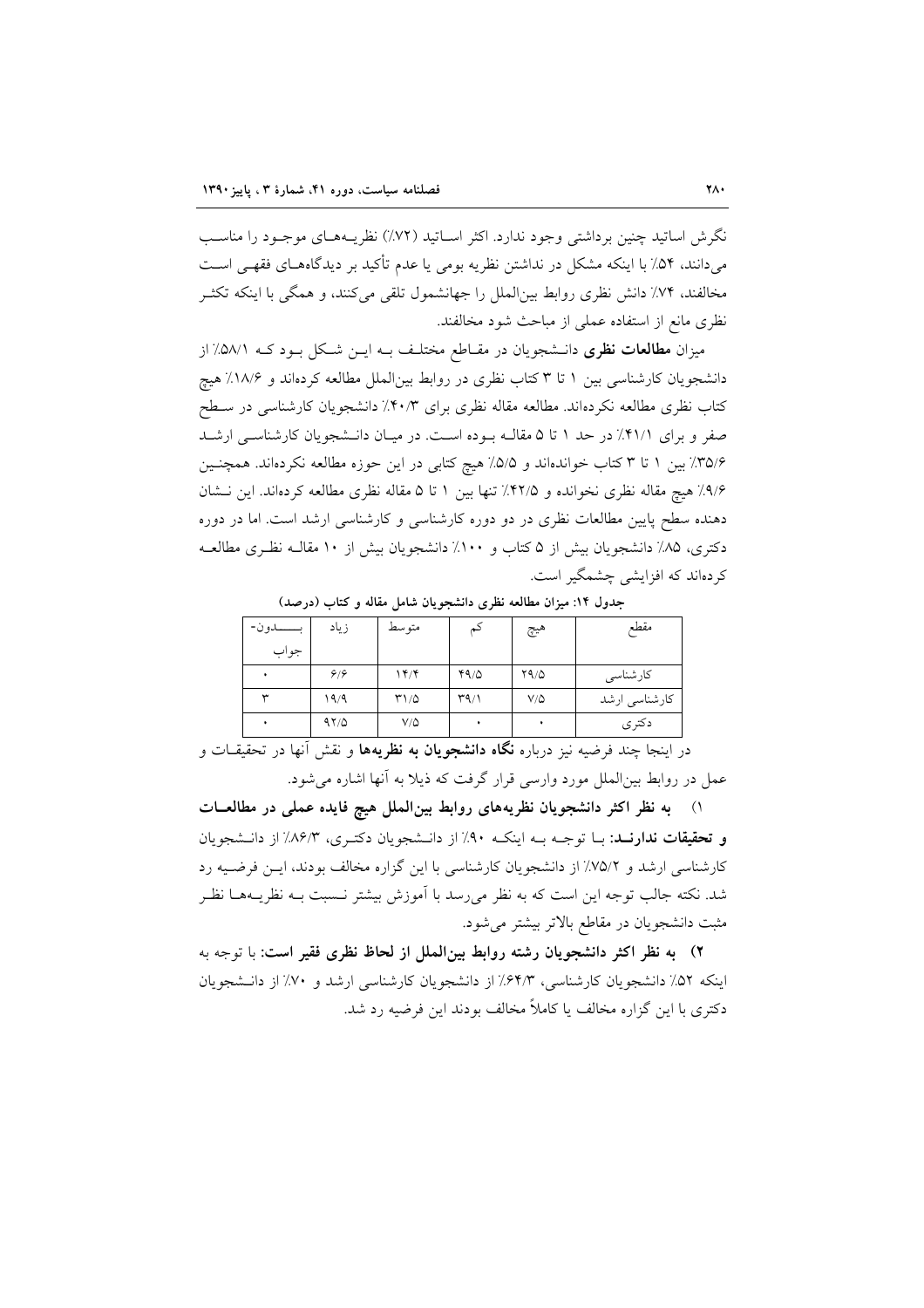۳) به نظر اکثر دانشجویان نظریههای روابط بینالملل غربی و فقط برای اهداف و منافع این کشورها مفید است: با توجه به اینکه ۶۰/۴٪ دانشجویان کارشناسی، ۸۲/۲٪ از دانـشجویان کارشناسی ارشد و ۷۰٪ از دانشجویان دکتری با این گزاره مخالف یا کاملاً مخالف بودنــد ایــن فرضيه رد شد.

۴) به نظر اکثر دانشجویان درس۵ای نظری روابط بین الملل فلسفی هستند و نه روابط **بینالمللی**: با توجه به اینکه صرفاً ۳۸٪ دانشجویان کارشناسی، ۳۱/۵٪ از دانشجویان کارشناسی ارشد و ۲۰٪ از دانشجویان دکتری با این گزاره موافق یا کاملاً موافق بودند، این فرضیه رد شد.

بحث دیگر که در اینجا می تواند مطرح شود، باور به جهان شمول نبودن نظریههای موجـود روابط بين|لملل و نياز به جايگزيني آنها با نظريه بومي است. در اينجا نيز چند فرضيه مطـرح و بررسی شدند که در ادامه به آنها اشاره می شود.

١) به نظر اكثر دانشجويان به نظريه بومي روابط بين الملل نياز داريم: با توجه بــه اينكــه ۶۲/۸٪ دانشجویان کارشناسی، حدود ۵۹٪ از دانشجویان کارشناسی ارشد و ۶۰٪ از دانشجویان دکتری با این گزاره موافق بودند این فرضیه قابل قبول تلقی شد. در عین حال، فرضیه دیگر که در این زمینه مطرح شد این بود که:

۲) به نظر اکثر دانشجویان امکان نظریه پــردازی بــومی وجــود دارد: در اینجــا ۶۸/۲٪ از دانشجویان کارشناسی، ۴۶/۵٪ از دانشجویان کارشناسی ارشد، و ۴۵٪ از دانـشجویان دکتـری موافق یا کاملاً موافق با این گزاره بودند. این نشان مـی۵هــد کــه بــا وجــود احــساس نیــاز، بــه امکانپذیری آن خوشبینی کمتر وجود دارد و این خوشبینی در مقاطع بالاتر کمتر هم مےشود. لازم است در این زمینه تحقیقی مجزا انجـام گیـرد تـا روشـن شـود دلایـل کـم دیـدن امکـان نظریهپردازی بومی از دید دانشجویان چیست. اما به هر حال، بـه نظـر دانـشجویان مـشکل در اينجا نيست. بنابه فرضيه سوم:

۳) به نظر اکثر دانشجویان مشکل در تحقیقات ناشی از نداشتن نظریه بــومی در مــورد روابط بین الملل است: با توجه بـه اینکـه ٣٨٪ دانـشجویان کارشناسـی، ٢٢/٩٪ از دانـشجویان کارشناسی ارشد و ۳۰٪ از دانشجویان دکتری با این گزاره موافق یـا کـاملاً موافــق بودنــد ایــن فرضيه رد شد. به علاوه اين فرضيه مقابل كه:

۴) به نظر اکثر دانشجویان نظریههای روابط بینالملل جهانشمول هسستند: بـا توجـه بـه اینکه ۶۰/۵٪ از دانـشجویان کارشناسـی، ۸۰/۸٪ از دانـشجویان کارشناسـی ارشـلد و ۵۵٪ از دانشجویان دکتری با آن موافق بودند، تأیید میشود. در کل به نظر می رسد اساسـاً **نمــیتــوان** عدم استفاده مناسب از نظریـههــا در مباحـث تجربــی و پــژوهش را ناشــی از نگــرش منفــی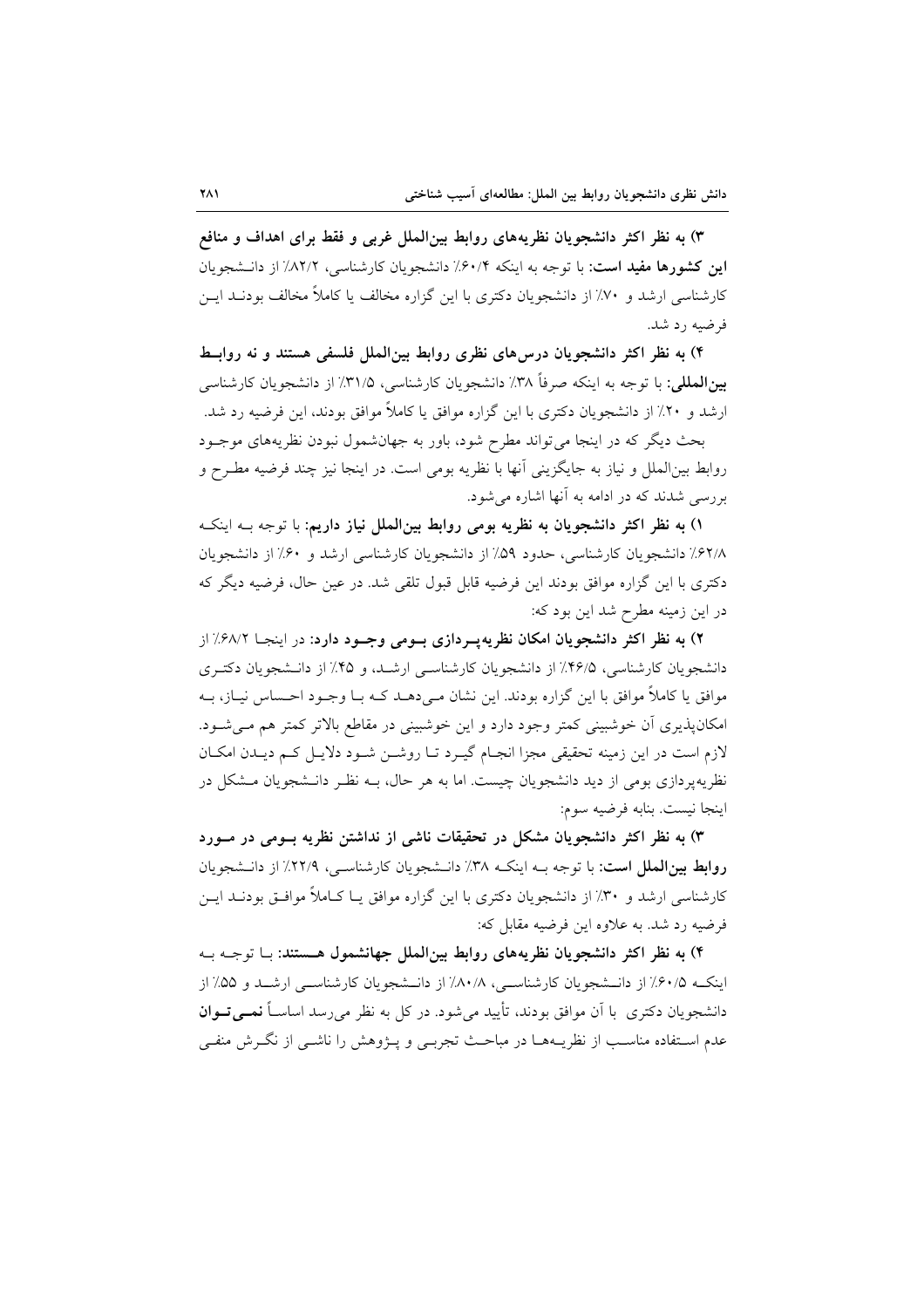دانشجویان نسبت به غنای نظری، مشکل دار بودن نظریههای موجود یا عدم امکان کـاربرد آنهـا در مطالعات تجربی دانست. اما کم مطالعه بودن در حوزه مسائل نظری را مـی تـوان تـا حـدی مؤثر تلقى كرد.

#### نتىحە

با توجه به یافتههای پژوهش انجام شده روی نمونه نتایجی درباره فرضیههای مطـرح شـده به دست آمد که ذیلاً به آنها اشاره می شود.

· کم بودن تعداد واحدهای نظری در رشته روابط بین الملل تـا حـدی در پـایین بـودن سطح دانش نظري رشته روابط بين الملل در ايران مؤثر است.

کیفیت تدریس دروس نظری در رشته روابط بین|لملل بخـصوص از نظـر چگـونگی تخصیص زمان در کلاس، نوع منابع و جانبداری نظری تا حدی در پـایین بـودن سـطح دانـش نظری رشته روابط بینالملل در ایران مؤثر است. پایین بودن دانش نظری اساتید با وجودی ک از نظر خودشان و دانشجویان تأیید نشد، اما با توجه به ملاکهایی چون نوع و میزان مطالعــه و به ويژه توليدات علمي تا حدى قابل تأمل است. عدم آموزش ارتبـاط ميـان مباحـث نظـرى و تجربی ⁄پژوهشی به ویژه با توجه به نبود ارتباط وثیق میـان دروس نظـری و روش تحقیــق در پایین بودن سطح دانش نظری رشته روابط بینالملل در ایران مؤثر است.

· کمیت و به ویژه کیفیت منابع نظری در پایین بودن سطح دانش نظـری رشــته روابــط بينالملل در ايران مؤثر است.

نقش بی علاقگی و نگرش منفی دانشجویان به مباحث نظری در پـایین بـودن سـطح دانش نظری رشته روابط بین(لملل در ایران احراز نشد. اما کم بودن میـزان مطالعــه دانــشجویان تا حدی در پایین بودن سطح دانش نظری رشته روابط بین|لملل در ایران مؤثر است.

اینکه نگرش نسبت به اهمیت و نقش نظریهها در کل و در پژوهش عـاملی مـؤثر در پایین بودن سطح دانش نظری رشته روابط بینالملل در ایران است نیز احراز نشد.

در کل، به نظر می رسد تفاوت عمده دوره دکتری با کارشناسی و کارشناسی ارشد که منجر به برداشت مطلوبتر دانشجویان از دانش خود شده است در تخـصیص بهتـر زمـان كـلاس بـه مباحث نظری و میزان مطالعه بیشتر دانشجویان است که ناشمی از نقش کمتـر یادداشـتهـای کلاسی و تأکید بیشتر بر منابع کتبی است. البته از دانشجویان در مورد مطالعه خــارج از برنامــه درسی سئوالی نشده بود تا مشخص شود که آیا مطالعه اضافی هم دارند یا خیر.

مشکلات اصلی مشترک همه مقاطع بنا به نظر دانشجویان مـی توانـد بـه کمّیـت و کیفیـت نامناسب منابع و تعداد کم واحدهای تخصیص یافته به مباحث نظری مربـوط شـود. همچنـین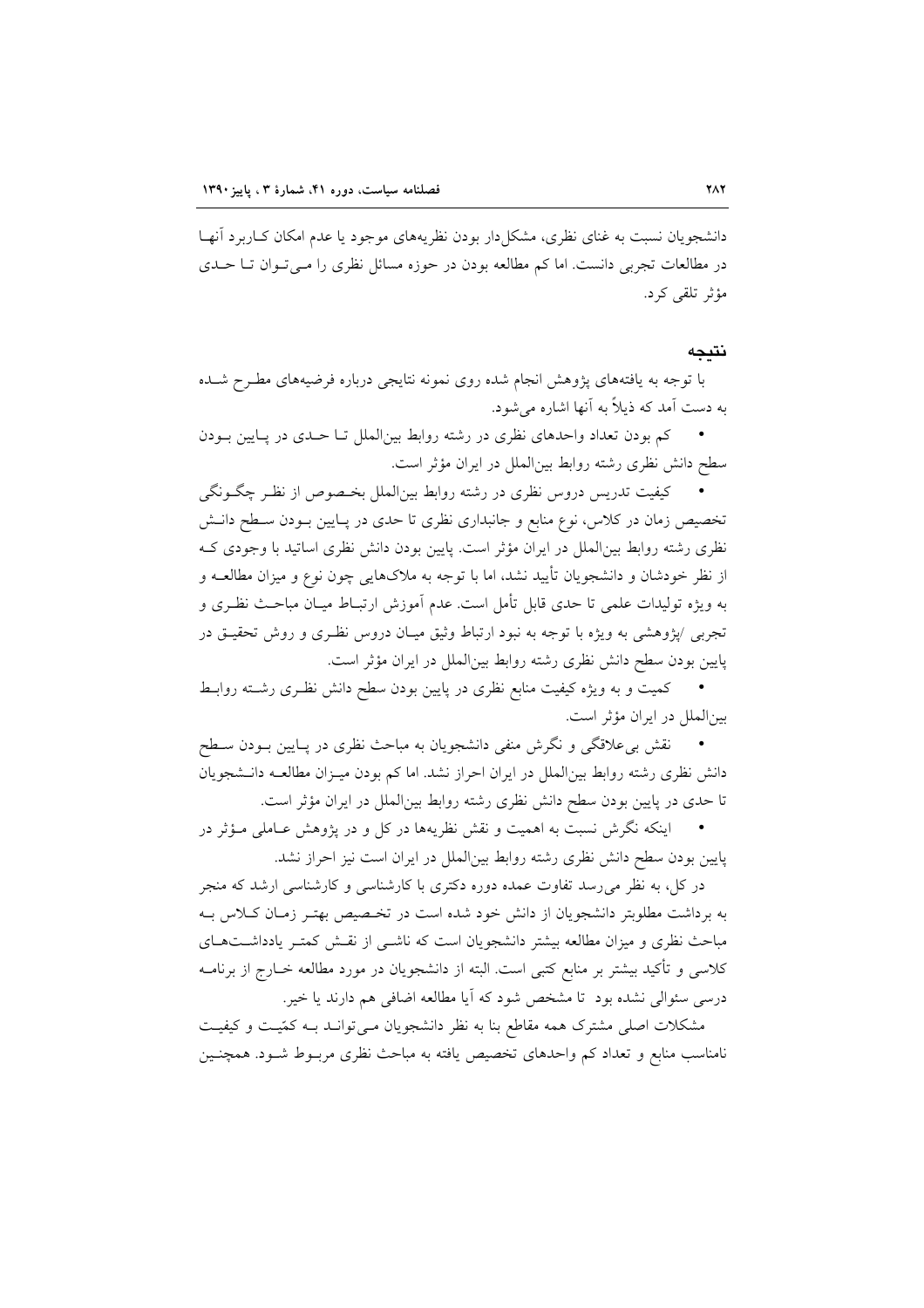بايد به عدم تمركز اساتيد تدريس كننده در اين حوزه چه از لحاظ تدريس، چـه مطالعـه و چـه انتشارات هم مد نظر قرار گیرد. مشکلات خاص تر در مقاطع کارشناسی و ارشد به تأکید کمتــر بر برخی از نظریهها، اتکا بر یادداشتهای کلاسی به جای منابع مکتوب، عدم استفاده بهینــه از زمان كلاس، و نداشتن مطالعات نظري كافي مربوط مي شوند كه بخشي از مشكلات مطالعــاتي به کمیت و کیفیت منابع مربوط می شود.

## منابع و مآخذ:

#### الف. فارسى:

- ٢. راين، آلن (١٣٧٢)، فلسفه علوم اجتماعي. ترجمه عبالكريم سروش. تهران: نشر صراط. ۳. سلیمی، حسین (ویراستار) (۱۳۸۸)، **بررسی وضعیت آموزش و پزوهش در ایران**. تهران: پژوهشکده مطالعات فرهنگــی و اجتماعي.
	- ۴. عامری، هوشنگ (۱۳۷۴)، *اصول روابط بین الملل ت*هران: آگه.

۱. ازغندي، عليرضا (١٣٧٨)، علم سياست در ايران. تهران: باز.

- ۵. قوام، عبدالعلي (۱۳۸۴الف) *اصول سياست خارجي و سياست بين الملل.* تهران: سمت.
	- ۶. قوام، عبدالعلي (۱۳۸۴ب) *روابط بين الملل: نظريهها و رويكردها.* تهران: سمت.
- ۷. لیتل، دانیل (۱۳۷۳) تع**بیی***ن در علوم اجتماعی.* ترجمه عبدالکریم سروش. تهران: صراط.
- ۸ مشیرزاده، حمیرا (۱۳۸۸) *تحول در نظریههای روابط بین|لملل.* چاپ چهارم. تهران: سمت.
- ۹. مشیرزاده، حمیرا (۱۳۸۹) "نظریه و پژوهش در روابط بینالملل در ایران: مطالعه موردی رسالههـای دکتـری،" *پژوهــشنامه* علوم سياسي ١٨.
- ۱۰. مصفا، نسمرین (۱۳۸۵) *سیری در تحولات آموزشی و یژوهشی علوم سیاسی و روابط بسین العلس.* تهـران: یژوهــشکده مطالعات فرهنگي و اجتماعي.
- ۱۱. میلیکن، جنیفر (۱۳۸۵) "مطالعه گفتمان در روابط بین|لملل: نقد پژوهش و روش،" *پژوهش حقوق و سیاست* ۲۱. ۲۰۹–  $Y \wedge Y'$
- ۱۲. مرکز مطالعات، تحقیقات و ارزشیابی اَموزشی (۱۳۷۵ الف) «مشخصات کلی برنامــه و سرفــصل دروس دوره کارشناســی علـوم سياســی.» قابــل دسترســی در http://motaleat.sanjesh.org/saman/reshteha.php (تـاريخ دسترســی  $(14A9/9)$
- ۱۳. مرکز مطالعات، تحقیقات و ارزشیابی آموزشـی (۱۳۷۵ب) «مشخـصات کلـی برنامــه و سرفـصل دروس دوره کارشناسـی روابـــــــط سیاســـــــــــی (دیپلماتیــــــــــک، شـــــــــاخهای از علــــــــوم سیاســــــــــی.» قابـــــــــل دسترســـــــــــی در http://motaleat.sanjesh.org/saman/reshteha.php (تاريخ دسترسي ١٣٨٩/٩/٢٠).
- ۱۴. مرکز مطالعات، تحقیقات و ارزشیابی آموزشـی (۱۳۷۵پ) «مشخـصات کلـی برنامـه و سرفـصل دروس دوره کارشناسـی روابط بين الملل." http://motaleat.sanjesh.org/sarfasl/makefile1.php?id=60
- ۱۵. مرکسز مطالعسات، تحقیقسات و ارزشسمیابی آموزشسمی (بسمی تسا) «معرفسمی رشستههسا.» قابسل دسترسسمی در (اتاریخ دسترسی ۱۳۸۹/۹/۲۰). http://motaleat.sanjesh.org/saman/reshteha.php (تاریخ دسترسی)

#### ب. خارجي:

1. Bailey, Kenneth D. (1982) Methods of Social Research. New York: Free Press.